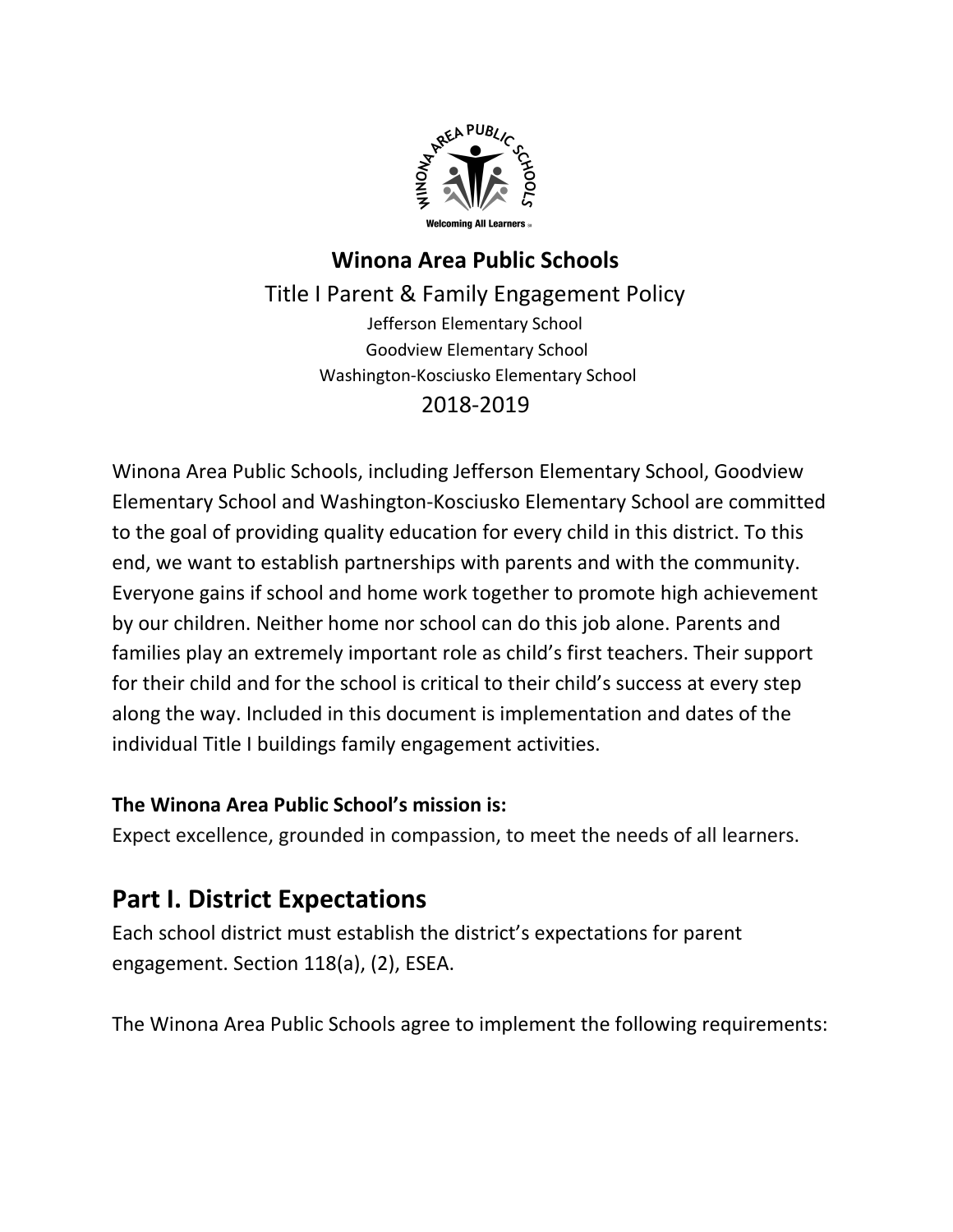1. The Winona Area Public Schools will put into operation programs, activities, and procedures for the engagement of parents and family members, in all of its schools with Title I, Part A programs, consistent with section 1116 of the Every Student Succeeds Act (ESSA). Those programs, activities, and procedures will be planned and operated with meaningful consultation with parents of participating children.

2. Consistent with section 1116, The Winona Area Public Schools will work with its schools to ensure that the required school-level Parent and Family Engagement Plan meets the Title I requirements of section 1116 (b) of the ESSA, and each include, as a component, a school-parent compact consistent with section 1116(d) of the ESSA.

3. In carrying out the Title I, Part A Parent and Family Engagement requirements, to the extent practicable, the Winona Area Public Schools will provide full opportunities for the participation of parents of children with limited English proficiency, limited literacy, parents of children with disabilities, and parents of migratory children, who are economically disadvantaged, or are of any racial or ethnic minority background, including providing information and school reports required under section 1111 of the ESSA in an understandable and uniform format and, including alternative formats upon request, and to the extent practicable, in a language parents understand.

4. The Winona Area Public Schools will incorporate this district wide Parent and Family Engagement Policy into its district plan developed under section 1112 of the ESSA.

5. If the Winona Area Public Schools' plan for Title I, Part A found in the State Educational Record View and Submission (SERVS), developed under section 1112 of the ESSA is not satisfactory to the parents of participating children, the school district will submit any parent comments with the plan when the school district submits the plan to the Minnesota Department of Education.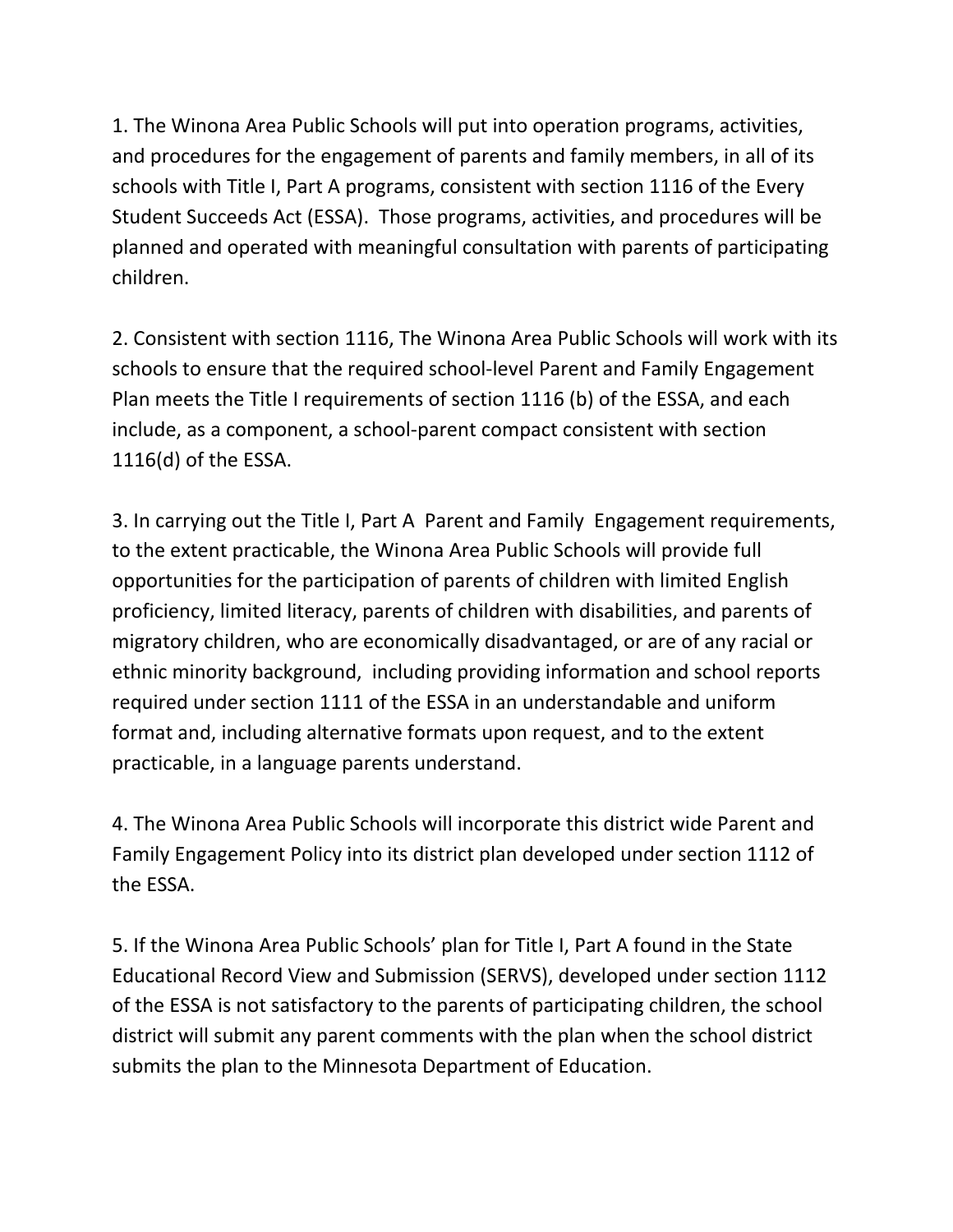6. The Winona Area Public Schools with a Title I, Part A allocation of over 500,000, will involve the parents of children served in the Title I, Part A schools in decisions about how 1% of the Title I, Part A funds reserved for parental involvement is spent, and will ensure that not less than 90% of the 1 percent reserved goes directly to the schools.

7. The Winona Area Public Schools will be governed by the following definition of the term "parent" includes legal guardian or other person standing in place of a parent (such as a grandparent or stepparent with whom the child lives, or a person who is legally responsible for the child's welfare).

8. Parent involvement means the participation of parents in regular, two-way, and meaningful communication involving student academic learning and other school activities, including ensuring:

- a. that parents play an integral role in assisting their child's learning;
- b. that parents are encouraged to be actively involved in their child's education at school;
- c. that parents are full partners in their child's education and are included, as appropriate, in decision-making and on advisory committees to assist in the education of their child;
- d. that other activities are carried out, such as those described in section 1116 of the ESEA.

# **Part II. District Parent Engagement Plan Required Components**

1. The Winona Area Public Schools, including Jefferson Elementary School, Goodview Elementary School and Washington-Kosciusko Elementary School will take the following actions to engage parents and families in the joint developing/revising the district and school engagement policy:

*Parents will be included in the development of the parent and family engagement plan through the Parent Advisory Team, and after reviewing*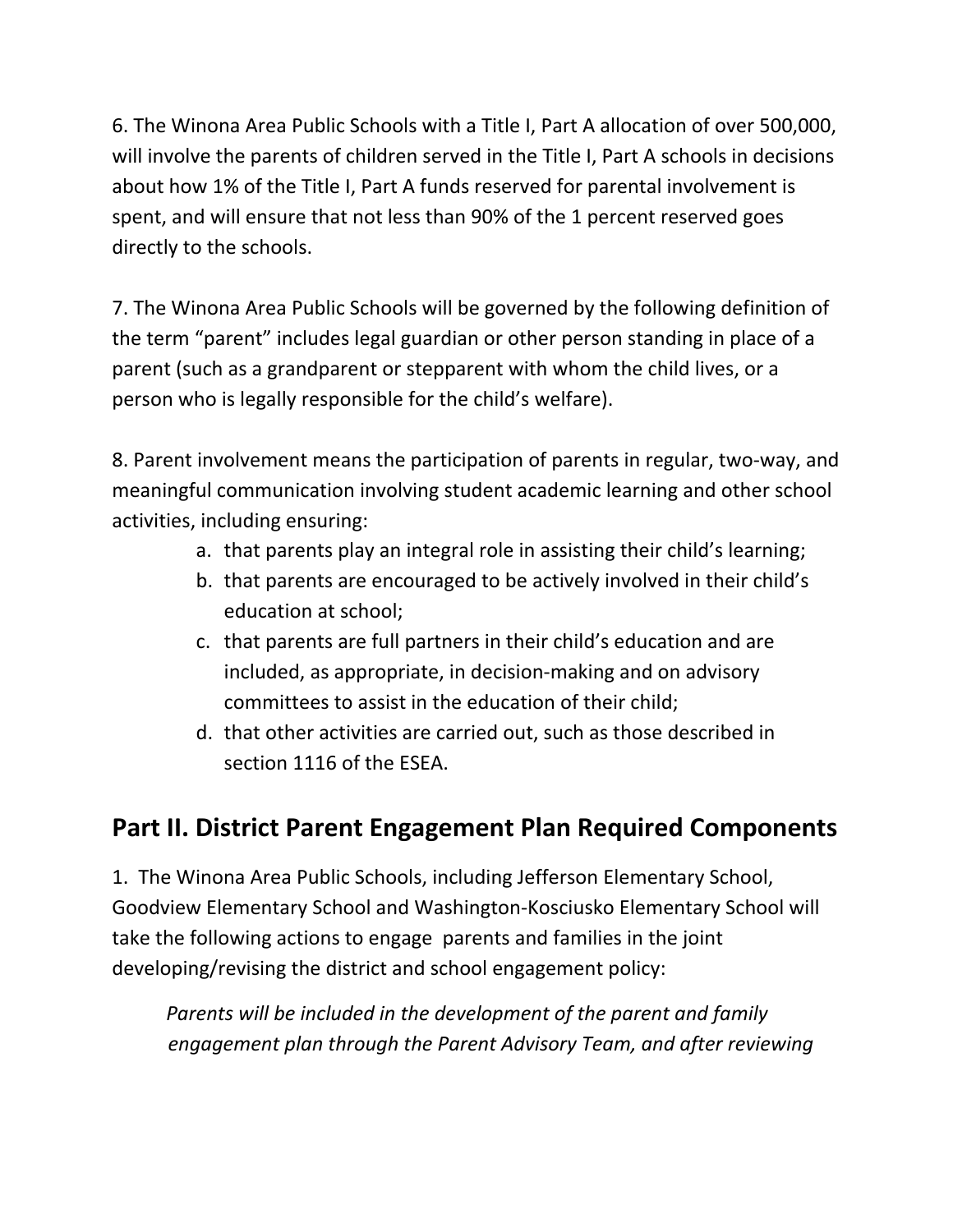*the annual Title I Parent Survey (May 2018) and other surveys throughout the year.*

2. The Winona Area Public Schools will take the following actions to engage the parents and families in jointly developing the district Title I plan (section 1112) which is in the SERVS application and the development and review of the Title I Targeted Assistance Plan. [Section 1111(D) (1) (2)]

*It is the policy of the Winona Public School District to plan and implement, with meaningful consultation with parents and families of participating children, programs, activities, and procedures for the engagement of those parents in its Title I Programs. This is accomplished through our Title I Parent Advisory group which meets three times per year. Parents are surveyed multiple times a year and parent comments and questions are addressed throughout the school year through phone calls, emails, and parent conferences.*

*The Winona Area Public Schools will inform parents of the school report card through the Winona Daily News, the WAPS website, and local radio, and the district's Instant Alert System.*

*The district will conduct staff development for implementing effective strategies for parental engagement through the following activities:*

*Ideas for parent engagement will be provided for staff through Professional Learning Communities and staff development opportunities.*

*Title I parents will be invited to visit their child's Title I class where parents will learn about what takes place during Title I instructional time and learn methods and strategies to help them work with their child at home.*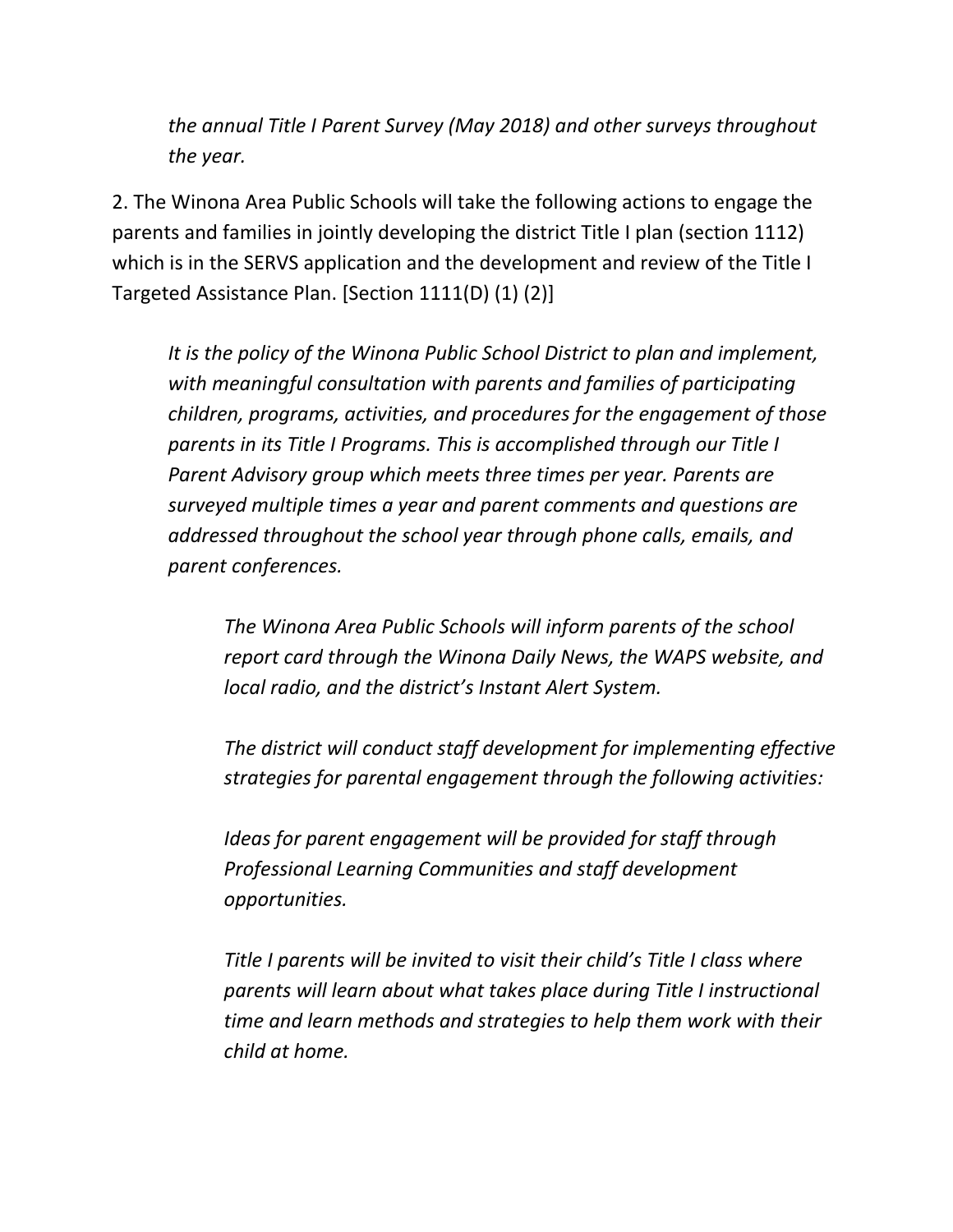*The Title I Parent Advisory Leadership Team will provide feedback and ideas which will generate ideas for needed staff development for teachers.*

*District parents have an open invitation to comment on how the WAPS staff can better serve parents through district email.*

*EL Interpreters will assist the Title I Program in working with parents by providing translation during Title I meetings and activities.*

3. The Winona Area Public School District, including Jefferson Elementary School, Goodview Elementary School and Washington-Kosciusko Elementary School will coordinate technical assistance and other support that is necessary to build the capacity of staff in planning and implementing effective parent and family engagement activities to improve student academic achievement and school performance.

> *Title I Parent Advisory Team will plan parent engagement activities for the 2018-2019 school year at the October and May meetings.*

*The Winona Area Public Schools have provided laptop computers to all licensed staff which allows for communication to and from parents throughout the day.*

*Upon request, parents are shown how to navigate the Winona Area Public School website, how to contact staff, and use the resources available that will help parents learn about the curriculum and resources that support it.*

*The Ready Alert System contacts all affected parents by phone for emergency use as well as informing parents of conferences, and other important events.*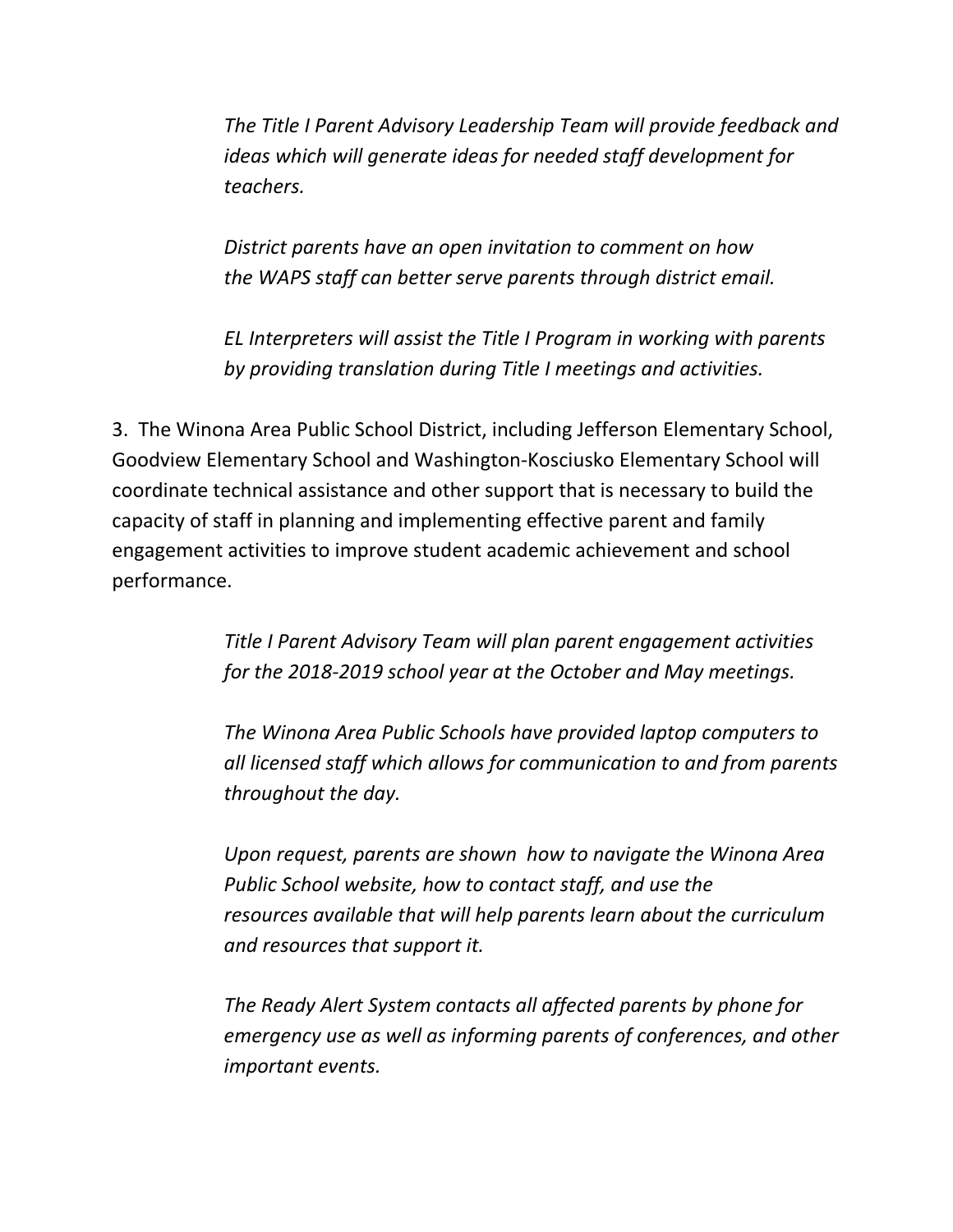4. The Winona Area Public School District, including Jefferson Elementary School, Goodview Elementary School and Washington-Kosciusko Elementary School will coordinate and integrate with federal, state and local programs, including public preschool programs, to implement effective parent and family engagement strategies that improve student achievement and school performance, through the following activities specifically described below:

*MN state's academic content standards provided on District Website.*

*MN state's student academic achievement standards provided on District Website and shared at Title I Annual meeting and during conferences in October/November*

*MN state and local academic assessments including alternative assessments listed on District Website*

*The requirements of Title I discussed at Annual Title I Meeting*

*How to monitor their child's progress and how to work with educators*

*At Open House, parents attend with their child, meet the school staff, and learn about parent expectations for the school year*

*Resources are available through Ready Set School and Winona Volunteer Services*

*The school district will, with the assistance of its Title I schools, provide materials and training to help parents work with their children to improve academic achievement, such as literacy and math ideas and using technology, as appropriate, to foster parent involvement by:*

*Providing adult literacy training through Community Education classes such as GED, Basic Skills, ESL and Family School with scholarships provided.*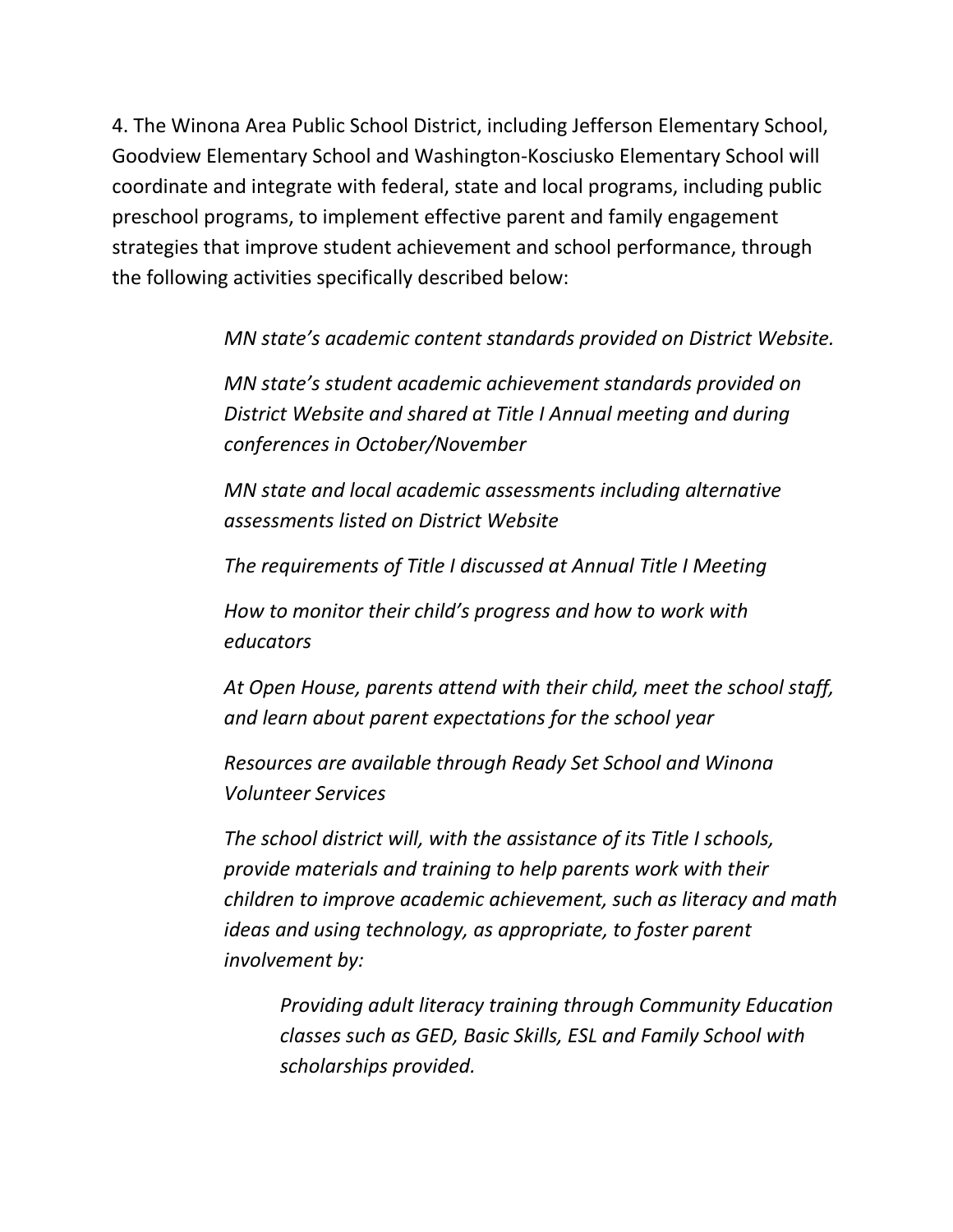#### *Community Kids Preschool and School Readiness*

*Early Childhood Screening*

#### *Early Childhood Education Classes*

5. The Winona Area Public School District, including Jefferson Elementary School, Goodview Elementary School and Washington-Kosciusko Elementary School will take the following actions to conduct, with the engagement of parents, an annual evaluation of the content and effectiveness of this parent and family engagement policy in improving the academic achievement of Title I students and the schools.

Reviewing and evaluating the parent and family engagement activities/programs:

- a. Identify barriers and the needs of parents and family members that keep them from participating in their child's education especially the economically disadvantaged, disabled, limited English proficiency or any racial or ethnic minority.
- b. Identify the needs of the Title I parents and family members to assist the learning of their children and the teachers and school staff.
- c. Identify strategies to support successful school and family interactions.

*Title I information related to the school and parents programs, meetings, and other activities, is sent to parents of participating children in an understanding and uniform format, including alternative formats upon request, and, to the extent practicable in a language the parents can understand.*

*Several different forms of the same information will be sent home with children in their goal notebooks, through announcements, and other print materials, and through telephone calls to EL parents from an interpreter.*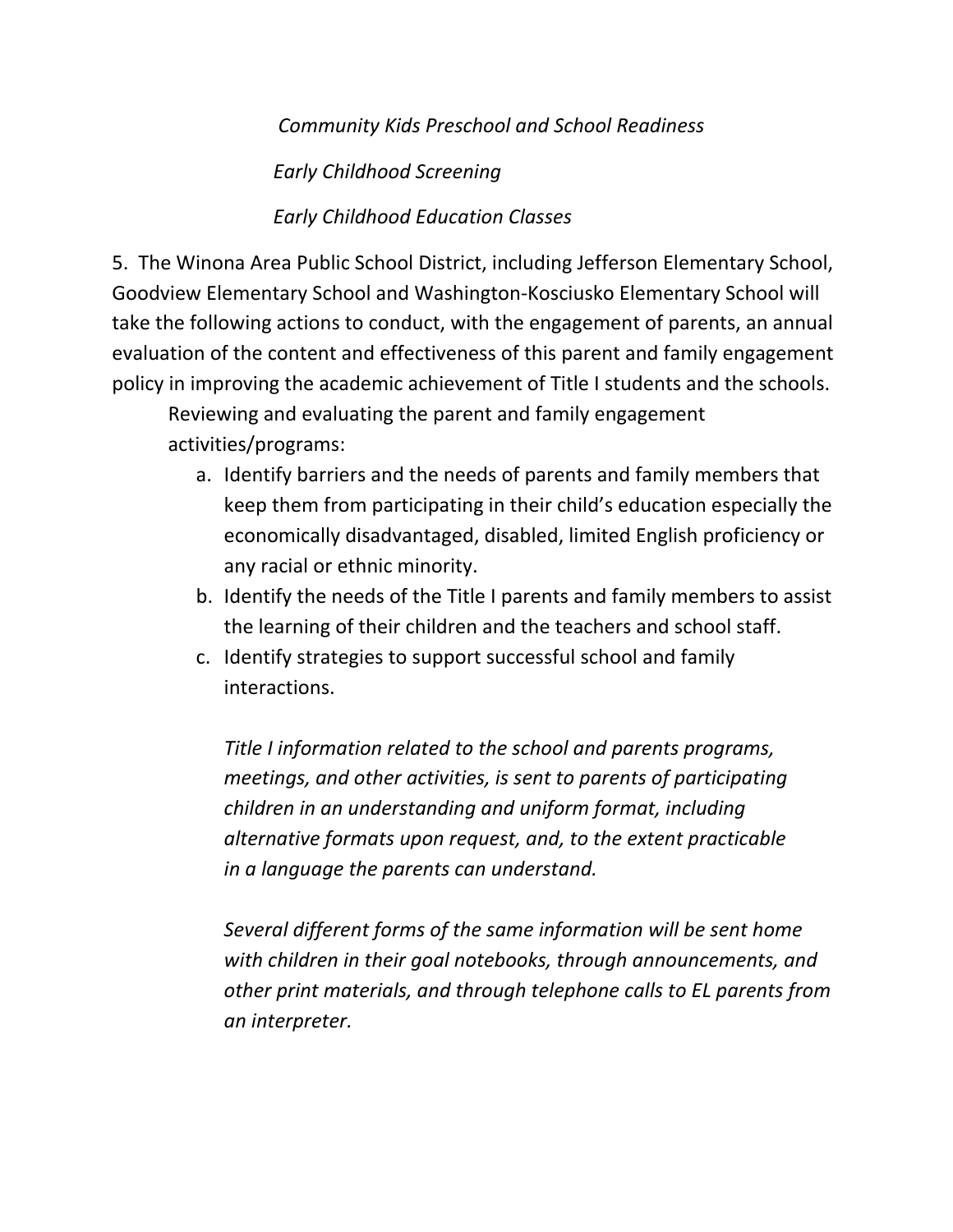6. The Winona Area Public School District, including Jefferson Elementary School, Goodview Elementary School and Washington-Kosciusko Elementary School will use the findings of the evaluation to design evidence-based strategies for more effective parent and family engagement as necessary and to revise the parent and family engagement policy as necessary.

> *The Winona Area Public Schools will, with the assistance of its Title I schools and parents, educate its teachers, pupil services personnel, principals and other staff, in how to read out to communicate with, and work with parents as equal partners, in the value and utility of contributions of parents, and in how to implement and coordinate parent programs and build ties between parents and schools by:*

*Encouraging participation at school sponsored activities such as PTA, Family Fun Night, etc. through phone calls (from an interpreter if necessary), notes home, school Newsletters and Title I teacher contacts.*

*The parent and family engagement plan will be accessible online for all district parents.*

*The parent and family engagement plan will be accessible at the annual Title I meeting and at Parent Advisory Meetings.*

*Title I Annual Parent Survey Results will be shared with Title I parents in the Fall of 2018 via email, paper copy and/or at the Title I Annual Meeting and Parent Advisory Meeting in October.*

*Parent Teacher Conferences (October/November/March)*

7. The Winona Area Public School District, including Jefferson Elementary School, Goodview Elementary School and Washington-Kosciusko Elementary School will involve parents in activities at the Winona Area Public School District, including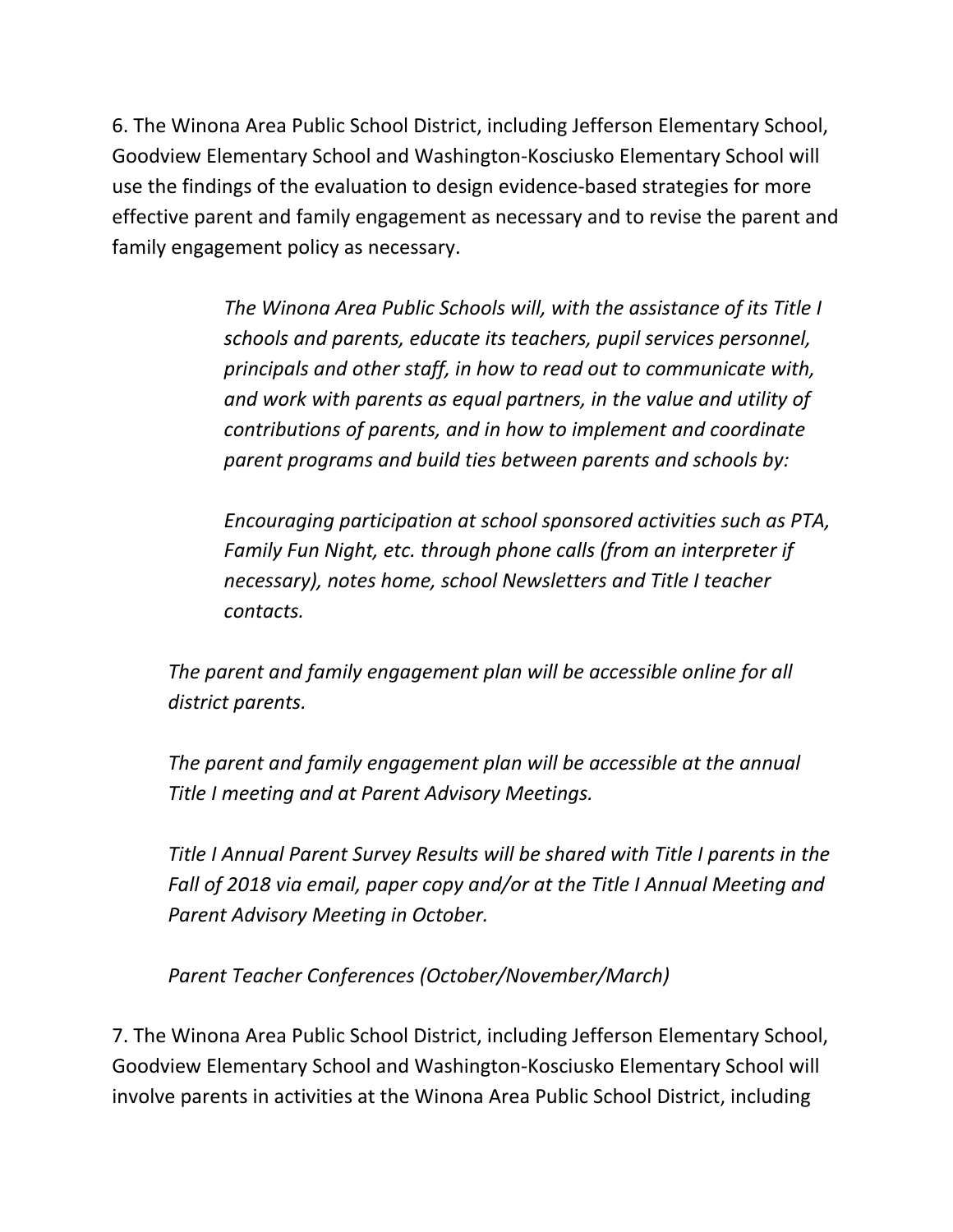Jefferson Elementary School , Goodview Elementary School and Washington-Kosciusko Elementary School. The district will explore establishing a parent advisory board that represents the population of Title I parents and family members, that develops, evaluates and reviews or revises the parent and family engagement policy.

*Explore establishing a Title I District Parent Advisory Team to provide advice on all matters related to the parent engagement plan in Title I, Part A programs. We meet three times per year, October, February, May.*

*Input is also gathered at Parent Teacher Conferences in October/November and March as well as informal communication with parents throughout the year via email or paper copy.*

8. Jefferson Elementary School , Goodview Elementary School and Washington-Kosciusko Elementary School will convene an annual meeting, at a convenient time, when the parents of participating children are available to attend. The Title I annual meeting will inform parents about the Title I program, explain the requirements of parent and family engagement and the rights and responsibilities of the parents to be involved.

*Title I annual meeting will be held in October of 2018.*

*Title I annual meeting will be held at a central location of all the elementary schools, which is Jefferson Elementary.*

9. Jefferson Elementary School, Goodview Elementary School and Washington-Kosciusko Elementary School will offer flexible meeting times during morning, evening or weekends and may provide transportation, child care or home visits.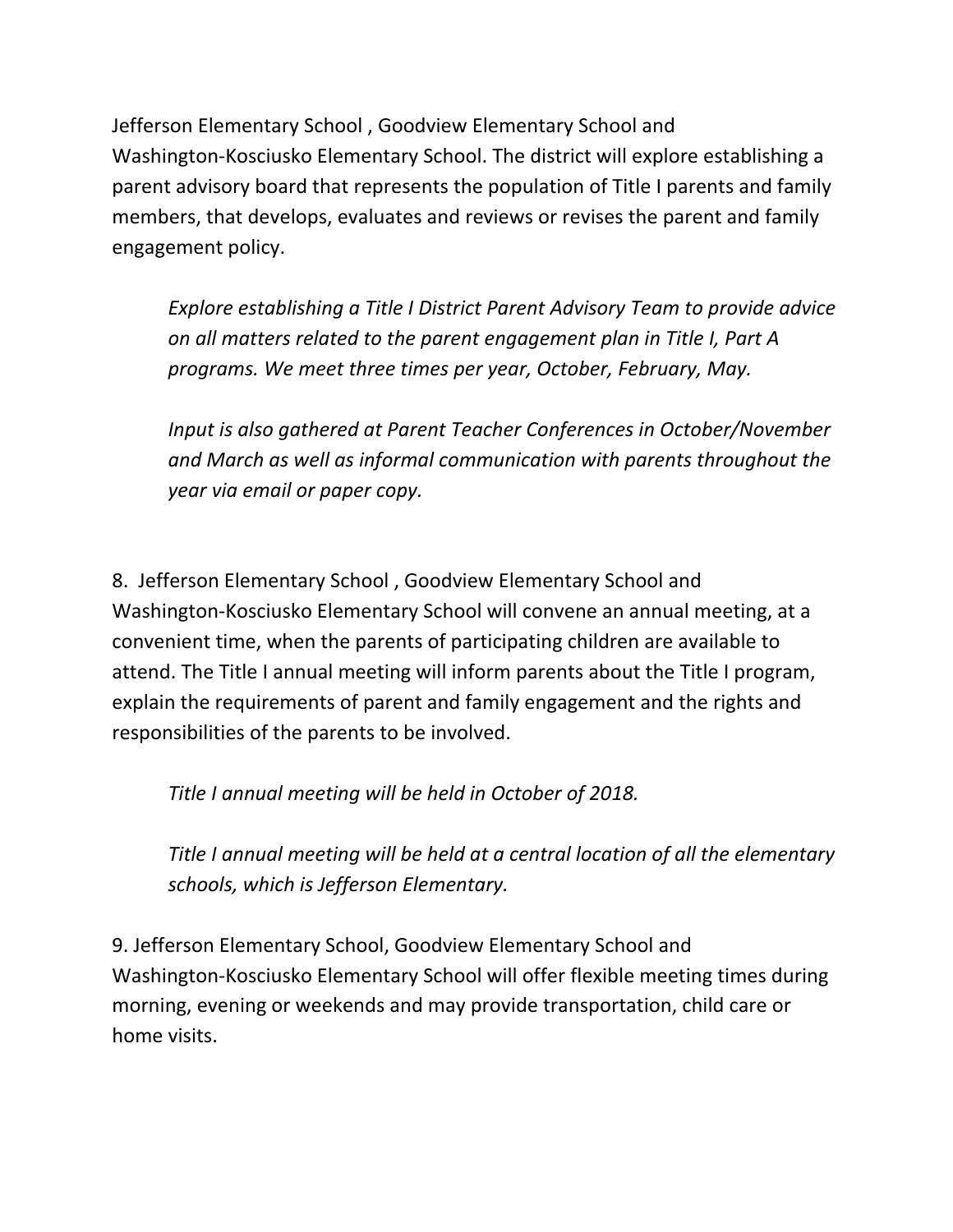*WSU education students, as well as National Honor Society students and Community Service students from the Winona Senior High School assist with activities and daycare during parent engagement activities.*

*Childcare and transportation are offered for parent engagement activities.*

*In order to maximize parent engagement and participation in their children's education, school meetings are held at a variety of times. In-home conferences between teachers and parents are arranged for those parents who are unable to attend conferences at school. Often times, the school counselor, social worker or principal will attend these conferences.*

10. Jefferson Elementary School, Goodview Elementary School and Washington-Kosciusko Elementary School will involve parents in the planning and review of the school improvement plan and the joint development of the schoolwide plan when applicable. If the schoolwide plan is not satisfactory to the parents, submit comments on the plan when submitted to the district. [Section 1114(b)]

*Not a school-wide program plan. We are Targeted Title 1 K-4. Parent comments will be submitted to the District Title I Director for review.*

11. Jefferson Elementary School, Goodview Elementary School and Washington-Kosciusko Elementary School will provide assistance to parents of Title I students:

- a. Timely information about programs offered to engage in their child's education.
- b. An explanation of the curriculum, state and local academic assessments including alternate assessments, and the achievement levels of the state academic standards.
- c. If they request, opportunities for regular meetings to hear their suggestions and participate in decisions related to their child's education.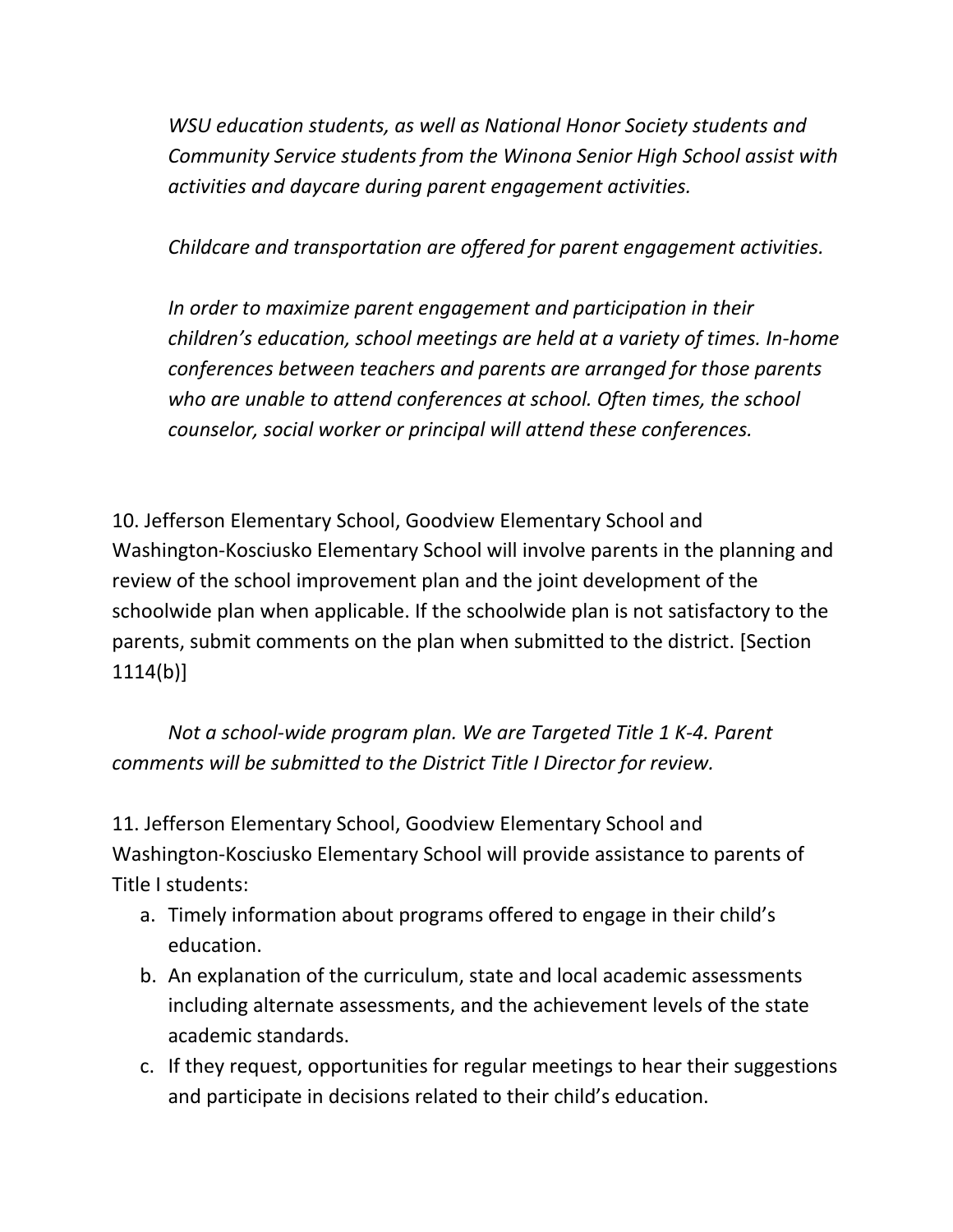*Information can be accessed on District Website and/or Ready Alert Systems.*

*Information regarding programs and curriculum and assessment will be shared at conferences in October/November and March.*

*Parents are given explanation on how to interpret the F.A.S.T. results.*

*Programs are offered and shared at Title I Annual Meeting in October.*

*Title I and classroom teachers provide parent email and correspondence regarding progress and interventions.*

*Title I and classroom teachers provide contact information in the fall.*

*Invite parents to engage in the process through district website, via email, notes, conferences and meetings.*

### **Part III. Description of the Shared Responsibilities for High Student Academic Achievement**

Jefferson Elementary School, Goodview Elementary School and Washington-Kosciusko Elementary School will jointly develop with Title I parents a school-parent compact that outlines how parents, the entire school staff, and students will share the responsibility for improved student academic achievement to meet the state academic standards. The compact should:

- 1. Describe the curriculum and instruction that help their student meet the state standards, identify where their child is performing and discuss ways the parent can support their child's education at home and at school.
- 2. Talk about the importance of the teachers and parents communicating on an ongoing basis at a minimum: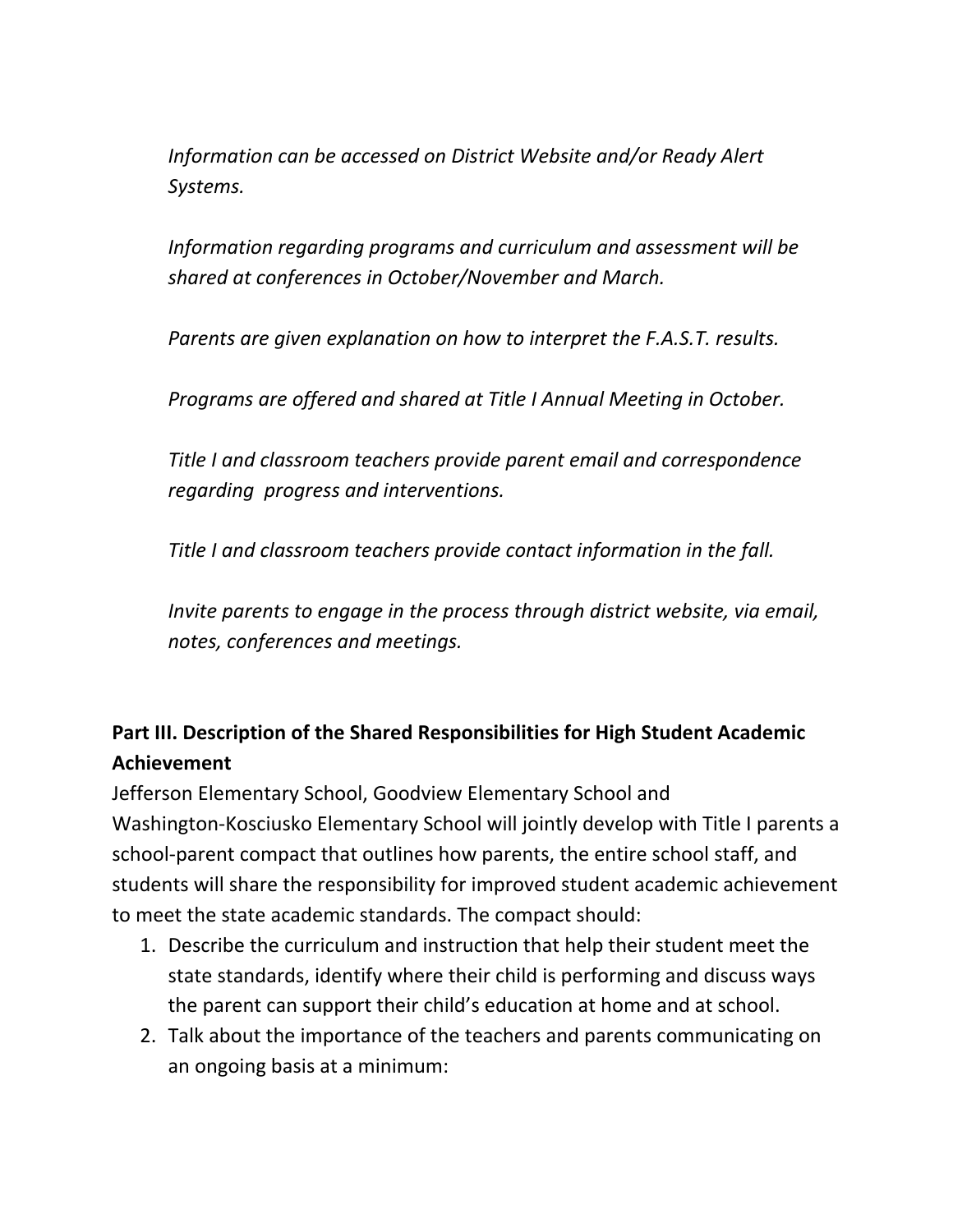- a. Conduct a parent-teacher conference in elementary schools, at least annually, during which time the compact is discussed as it relates to the individual child.
- b. Provide frequent reports to parents on their children's progress.
- c. Provide information on how parents can contact staff and staff can best contact parents, opportunities to volunteer and participate in their child's class, and observation of classroom activities.

#### **Part IV. Accessibility**

The Winona Area Public School District, including Jefferson Elementary School, Goodview Elementary School and Washington-Kosciusko Elementary School will meet the requirements of parent and family engagement of Title I, to the extent practicable, we will provide full opportunities for the participation of parents with children with limited English proficiency, parents with children with disabilities, and parents of migratory children, including information and school reports in a format and, to the extent practicable, in a language such parents can understand.

> *Title I Information related to the school and parents programs, meetings, and other activities, is sent to parents of participating children in an understanding and uniform format, including alternative formats upon request, and, to the extent practicable in a language the parents can understand.*

*Several different forms of the same information will be sent home with children in their goal notebooks, through announcements, and other print materials, and through telephone calls to EL parents from an interpreter.*

## **Part IV. Adoption**

The Winona Area Public School District, including Jefferson Elementary School, Goodview Elementary School and Washington-Kosciusko Elementary School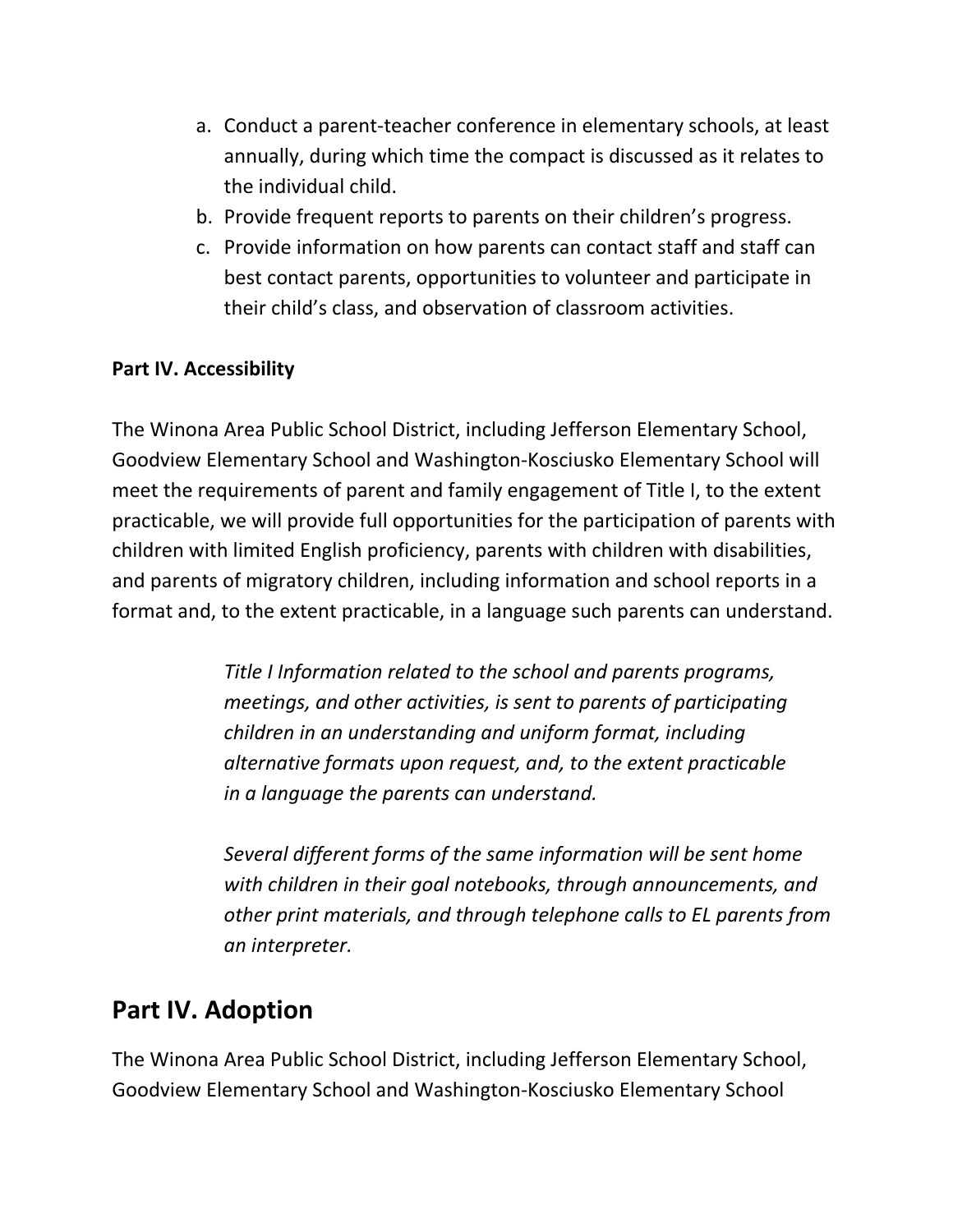Parent and Family Engagement Policy has been developed jointly with, and agreed on with, parents of children participating in the Title I programs, as evidenced by meeting minutes and sign in sheets.

This Parent and Family Engagement Policy was developed by the Winona Area Public Schools, along with Jefferson Elementary School, Goodview Elementary School and Washington-Kosciusko Elementary School in May 2018 and will be in effect for the period of school year 2018-2019.

The Winona Area Public School District , along with Jefferson Elementary School, Goodview Elementary School and Washington-Kosciusko Elementary School will distribute this policy to all parents of participating Title I children and make it available to the community.

(Signature of Title I Authorized Representative)

\_\_\_\_\_\_\_\_\_\_\_\_\_\_\_\_\_\_\_\_\_\_\_\_\_\_\_\_\_\_\_\_\_\_\_\_\_\_\_\_\_\_\_\_\_\_

\_\_\_\_\_\_\_\_\_\_\_\_\_\_\_\_\_\_\_\_\_\_\_\_\_\_\_\_\_\_\_\_\_\_\_\_\_\_\_\_\_\_\_\_\_\_\_

(Date)

| <b>SCHOOL ACTIVITY DATES</b> |                        |
|------------------------------|------------------------|
| <b>FOR</b>                   |                        |
| WASHINGTON-KOSCIUSKO         |                        |
| $2018 - 19$                  |                        |
|                              | <b>REVISED 9/11/18</b> |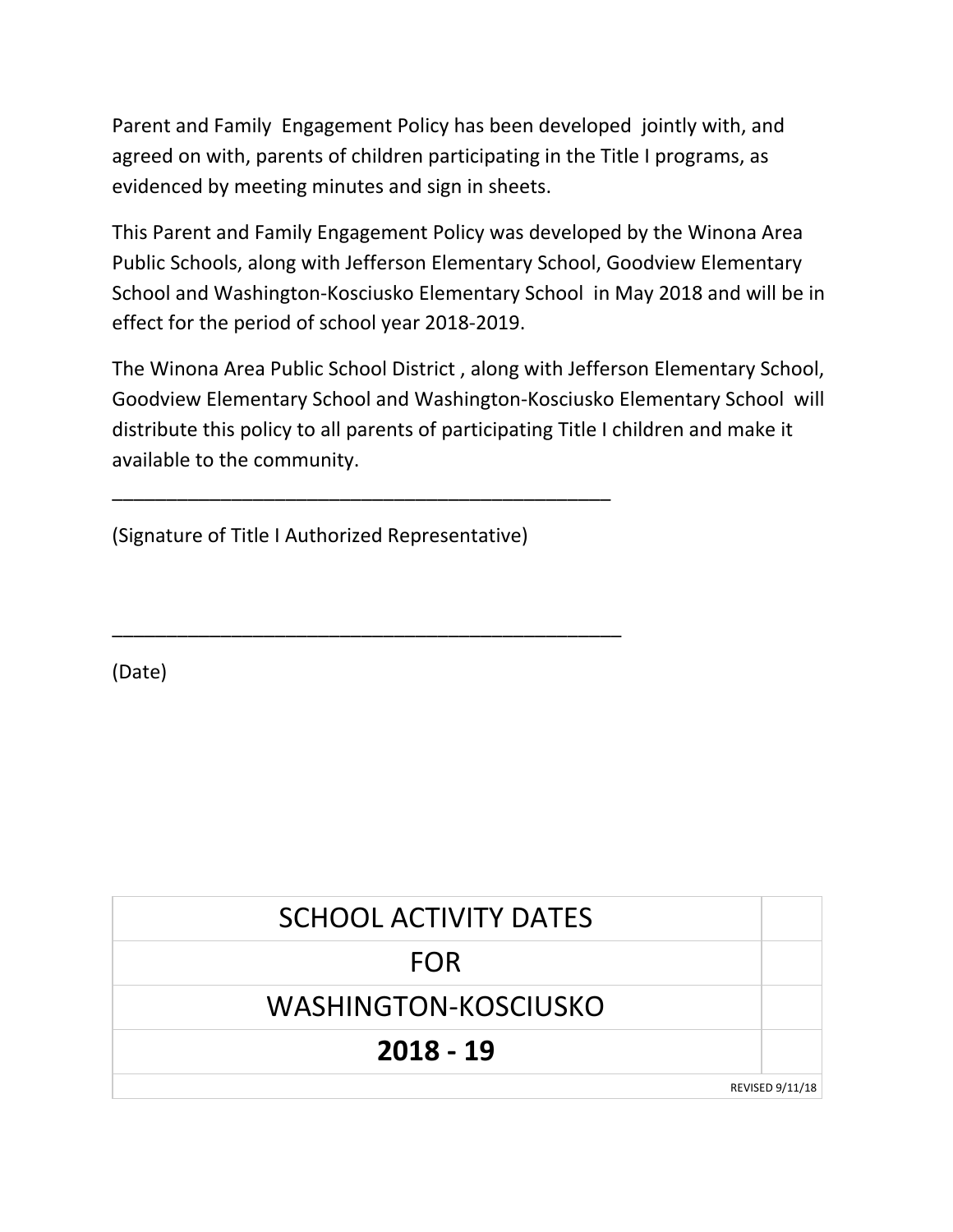| <b>AUGUST</b>    | 30             | W-K Open House - 5:30-7:00 PM             |  |
|------------------|----------------|-------------------------------------------|--|
|                  |                |                                           |  |
|                  |                |                                           |  |
| <b>SEPTEMBER</b> | 4              | First Day of School                       |  |
| <b>SEPTEMBER</b> | $\overline{7}$ | <b>School Pictures Day</b>                |  |
| <b>SEPTEMBER</b> | 7              | <b>School Spirit Day</b>                  |  |
| <b>SEPTEMBER</b> | $\overline{7}$ | <b>Fundraiser Kick-Off</b>                |  |
| <b>SEPTEMBER</b> | $\overline{7}$ | Great Dakota Gathering (Grade 3)          |  |
| <b>SEPTEMBER</b> | 10             | PTA Meeting - 6:00 PM (Student Lunchroom) |  |
| <b>SEPTEMBER</b> | 19             | Bus Safety Program - 9:30 AM              |  |
|                  |                | 4th Grade Orchestra Orientation - 6:30 PM |  |
| <b>SEPTEMBER</b> | 25             | (WMS)                                     |  |
| <b>SEPTEMBER</b> | 26             | Early Release Day - 12:15 PM              |  |
| <b>SEPTEMBER</b> | 27             | W-K Night                                 |  |
|                  |                |                                           |  |
| <b>OCTOBER</b>   | 5              | <b>School Spirit Day</b>                  |  |
| <b>OCTOBER</b>   | 8              | PTA Meeting - 6:00 PM (Student Lunchroom) |  |
| <b>OCTOBER</b>   | 9              | <b>Title I Information Night</b>          |  |
| <b>OCTOBER</b>   | 10             | School Pictures Re-Take Day               |  |
| <b>OCTOBER</b>   | 18-19          | NO SCHOOL K - 12 - Ed MN Conference       |  |
| <b>OCTOBER</b>   | 25             | Elementary Conferences - 2:30-7:30 PM     |  |
| <b>OCTOBER</b>   | 26             | Early Release Day - 12:15 PM              |  |
| <b>OCTOBER</b>   | 26             | <b>Family Fun Night</b>                   |  |
|                  |                |                                           |  |
|                  |                |                                           |  |
| <b>NOVEMBER</b>  | $\mathbf{1}$   | Elementary Conferences - 2:30-7:30 PM     |  |
| <b>NOVEMBER</b>  | $\overline{2}$ | <b>End of First Quarter</b>               |  |
| <b>NOVEMBER</b>  | 2              | Popcorn Day                               |  |
| <b>NOVEMBER</b>  | $\overline{2}$ | <b>School Spirit Day</b>                  |  |
| <b>NOVEMBER</b>  | 5              | NO SCHOOL K - 12 - Teacher Workshop Day   |  |
| <b>NOVEMBER</b>  | 6              | <b>General Election Day</b>               |  |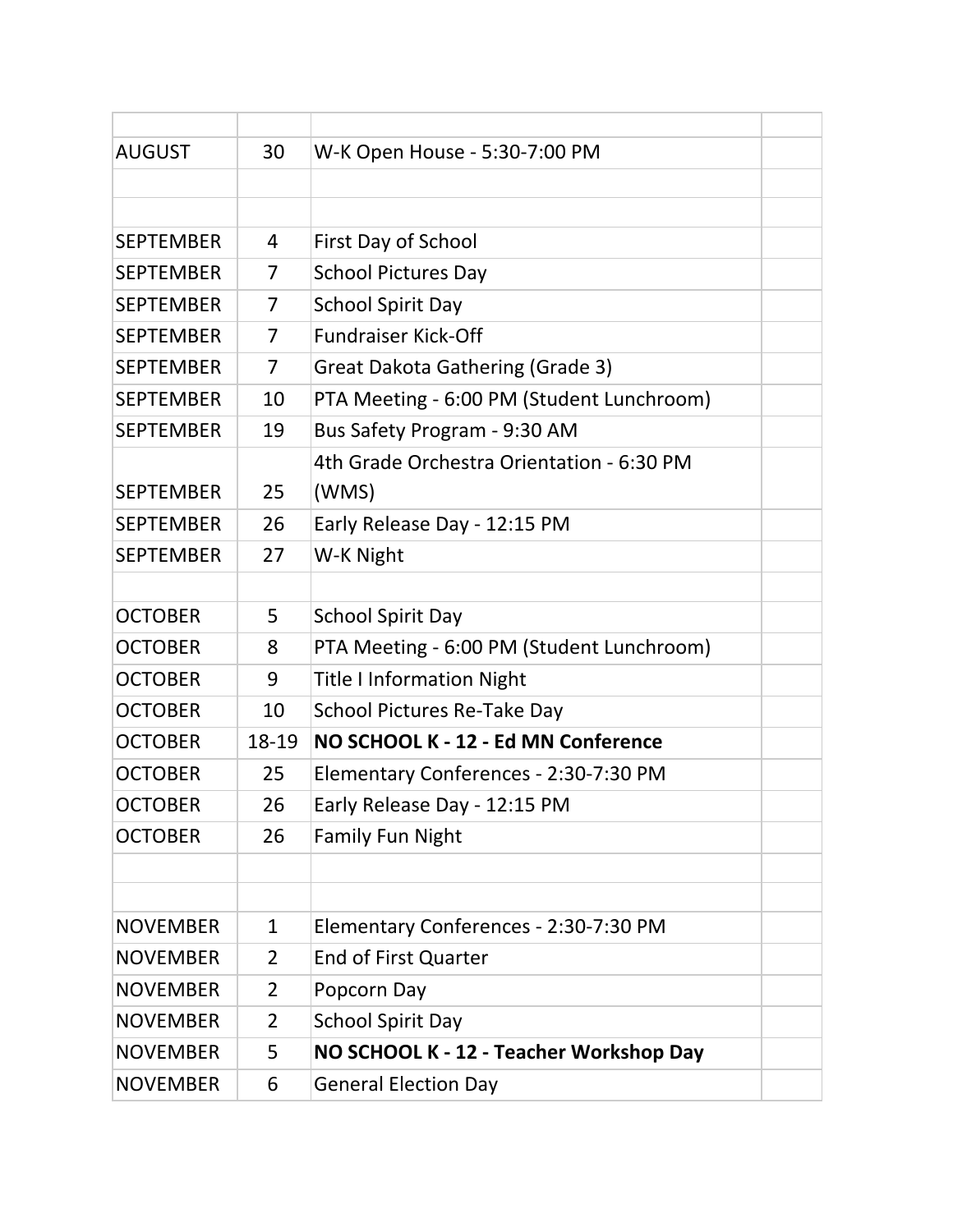| <b>NOVEMBER</b> | $12 - 16$    | <b>American Education Week</b>            |  |
|-----------------|--------------|-------------------------------------------|--|
| <b>NOVEMBER</b> | 12           | PTA Meeting - 6:00 PM (Student Lunchroom) |  |
| <b>NOVEMBER</b> | 14           | W-K Family Breakfast - 6:45-7:45 AM (Gym) |  |
| <b>NOVEMBER</b> | 15           | <b>Title I Math Night</b>                 |  |
| <b>NOVEMBER</b> | $22 - 23$    | NO SCHOOL K - 12 - Thanksgiving Break     |  |
| <b>NOVEMBER</b> | 26           | Early Release Day - 12:15 PM              |  |
|                 |              |                                           |  |
|                 |              |                                           |  |
| <b>DECEMBER</b> | 7            | <b>School Spirit Day</b>                  |  |
| <b>DECEMBER</b> | 10           | PTA Meeting - 6:00 PM (Student Lunchroom) |  |
| <b>DECEMBER</b> | 22-31        | NO SCHOOL K - 12 - Winter Break           |  |
|                 |              |                                           |  |
|                 |              |                                           |  |
| <b>JANUARY</b>  | $\mathbf{1}$ | NO SCHOOL K - 12 - Winter Break           |  |
| <b>JANUARY</b>  | 4            | <b>School Spirit Day</b>                  |  |
| <b>JANUARY</b>  | 7            | W-K's 83rd Birthday                       |  |
| <b>JANUARY</b>  | 14           | PTA Meeting - 6:00 PM (Student Lunchroom) |  |
| <b>JANUARY</b>  | 17           | <b>End of Second Quarter</b>              |  |
| <b>JANUARY</b>  | 21           | Popcorn Day                               |  |
| <b>JANUARY</b>  | 29           | Early Release Day - 12:15 PM              |  |
|                 |              | 4th Grade Orchestra Informance - 7:00 PM  |  |
| <b>JANUARY</b>  | 29           | (WMS)                                     |  |
| <b>JANUARY</b>  | 31           | Title I Parent Advisory                   |  |
|                 |              |                                           |  |
| <b>FEBRUARY</b> | $\mathbf{1}$ | <b>School Spirit Day</b>                  |  |
| <b>FEBRUARY</b> | $\mathbf{1}$ | W-K Spelling Bee                          |  |
| <b>FEBRUARY</b> | $\mathbf{1}$ | <b>Family Fun Night</b>                   |  |
| <b>FEBRUARY</b> | 4            | Thaddeus Kosciusko's Birthday             |  |
| <b>FEBRUARY</b> | 11           | PTA Meeting - 6:00 PM (Student Lunchroom) |  |
| <b>FEBRUARY</b> | 18           | <b>Title I Reading Activities Week</b>    |  |
| <b>FEBRUARY</b> | 28           | Early Release Day - 12:15 PM              |  |
|                 |              |                                           |  |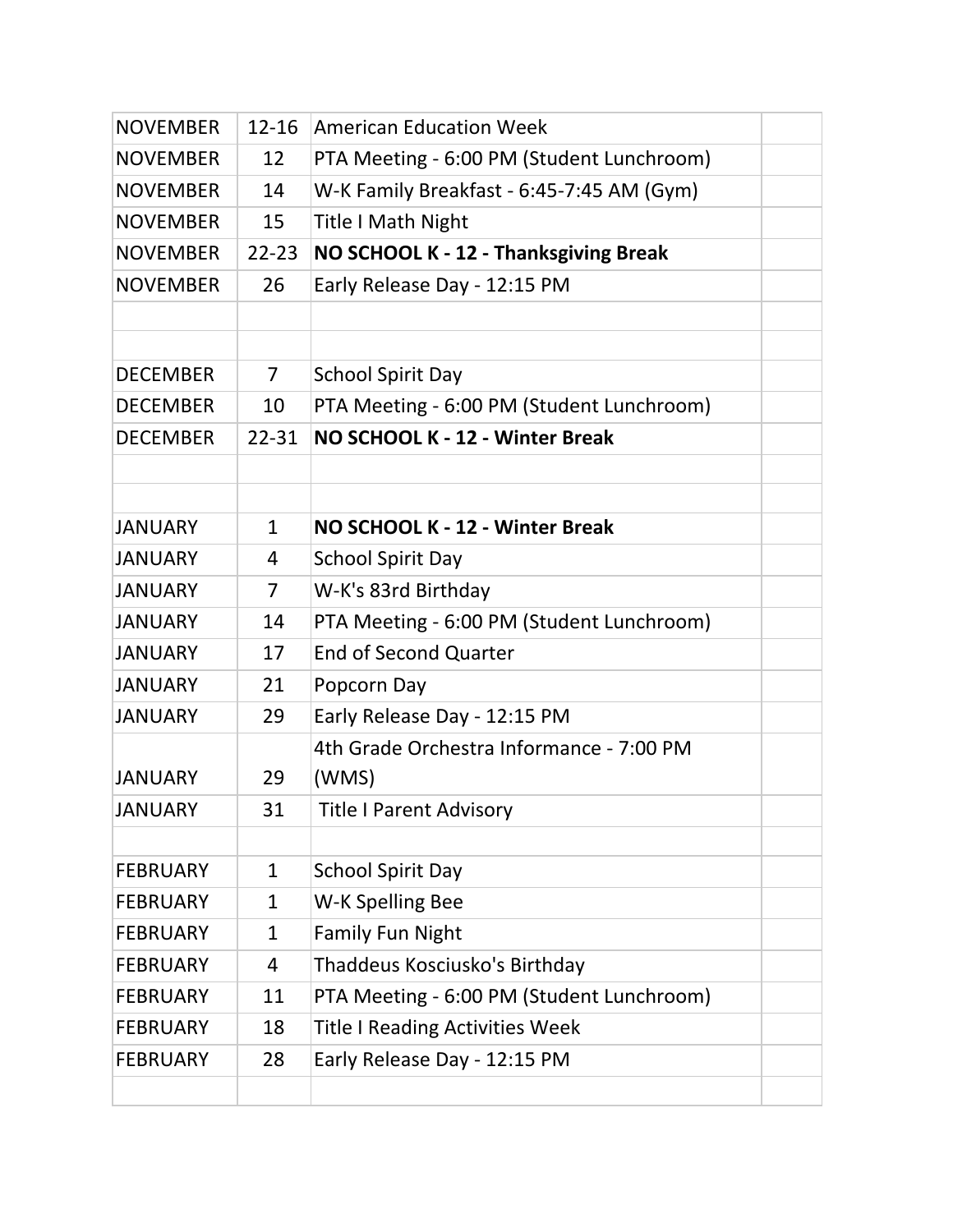| <b>MARCH</b> | $\mathbf{1}$   | <b>School Spirit Day</b>                                                   |  |
|--------------|----------------|----------------------------------------------------------------------------|--|
| <b>MARCH</b> | $11 - 15$      | NO SCHOOL K-12 - Spring Break                                              |  |
| <b>MARCH</b> | 18             | PTA Meeting - 6:00 PM (Student Lunchroom)                                  |  |
| <b>MARCH</b> | 21             | Elementary Conferences - 2:30-6:30 PM                                      |  |
| <b>MARCH</b> | 29             | <b>End of Third Quarter</b>                                                |  |
| <b>MARCH</b> | 29             | Popcorn Day                                                                |  |
|              |                |                                                                            |  |
| <b>APRIL</b> | $\mathbf{1}$   | NO SCHOOL K - 12 - Teacher Workshop Day                                    |  |
| <b>APRIL</b> | 5              | <b>School Spirit Day</b>                                                   |  |
| <b>APRIL</b> | 8              | PTA Meeting - 6:00 PM (Student Lunchroom)                                  |  |
| <b>APRIL</b> | 9              |                                                                            |  |
|              |                | Elementary Project Fair - 6:00 PM (WMS)<br><b>State-wide Tornado Drill</b> |  |
| <b>APRIL</b> | 11             |                                                                            |  |
| <b>APRIL</b> | 12             | W-K Fun Night - BINGO                                                      |  |
| <b>APRIL</b> | 19             | NO SCHOOL K - 12 - Good Friday                                             |  |
| <b>APRIL</b> | 24             | Early Release Day - 12:15 PM                                               |  |
| <b>MAY</b>   | 3              | <b>School Spirit Day</b>                                                   |  |
| <b>MAY</b>   | $\overline{7}$ | <b>Staff Appreciation Luncheon</b>                                         |  |
| <b>MAY</b>   | 10             | NO SCHOOL K - 12 - Make-Up Day                                             |  |
| <b>MAY</b>   | 13             | PTA Meeting - 6:00 PM (Student Lunchroom)                                  |  |
| <b>MAY</b>   | 13             | <b>Title I Visitation Week</b>                                             |  |
|              |                | 4th - 12th Grade Orchestra Program - 7:00 PM                               |  |
| <b>MAY</b>   | 14             | (WMS)                                                                      |  |
| <b>MAY</b>   | 16             | W-K Spring Sing                                                            |  |
| <b>MAY</b>   | 21             | <b>Title I Parent Advisory</b>                                             |  |
| <b>MAY</b>   | 23             | Early Release Day - 12:15 PM                                               |  |
| <b>MAY</b>   | 24             | NO SCHOOL K - 12 - Make-Up Day                                             |  |
| <b>MAY</b>   | 27             | NO SCHOOL K - 12 - Memorial Day                                            |  |
|              |                |                                                                            |  |
|              |                |                                                                            |  |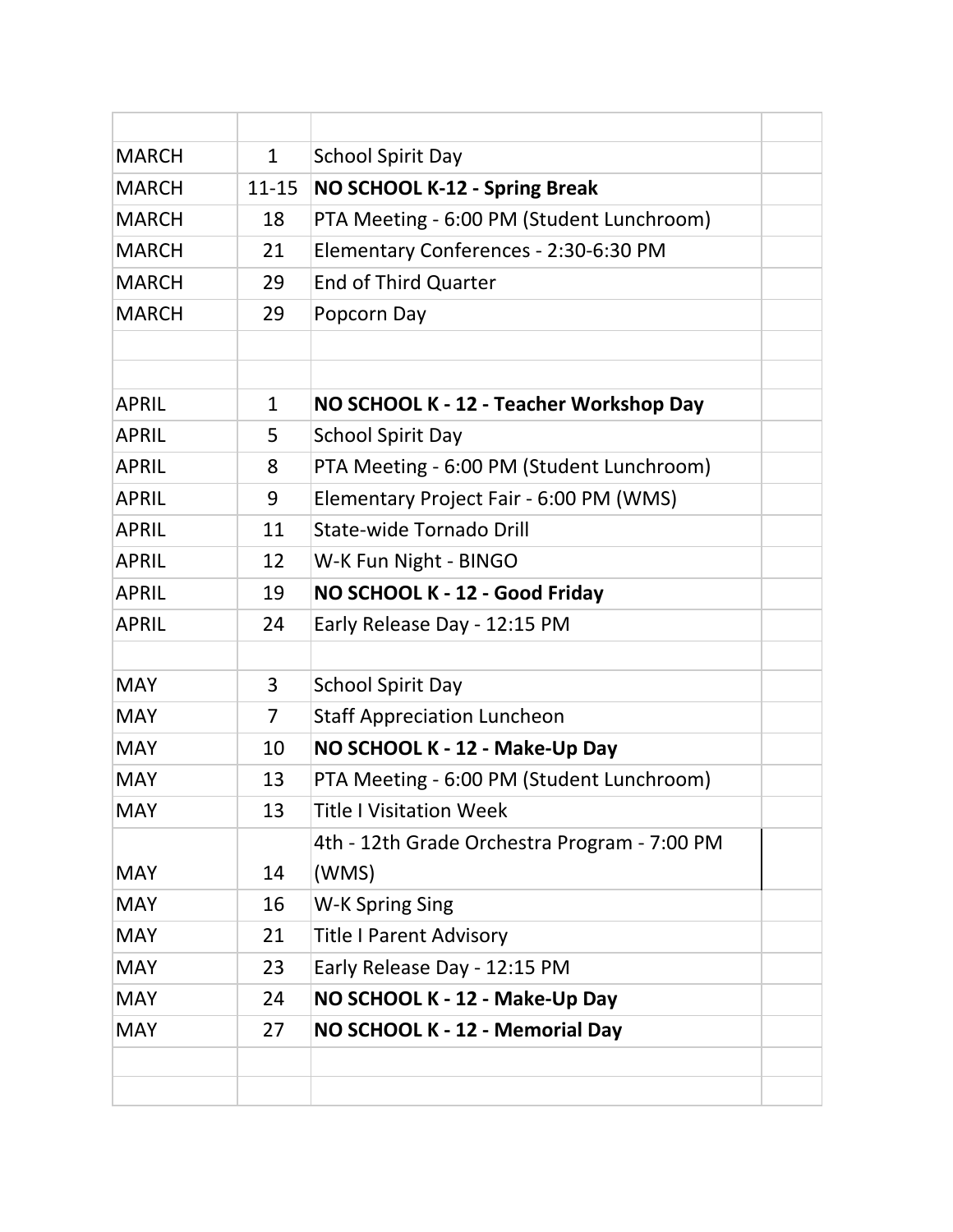| <b>JUNE</b> | 5 | W-K Student Recognition Assembly - 8:00 AM |  |
|-------------|---|--------------------------------------------|--|
| <b>JUNE</b> | 6 | <b>End of Fourth Quarter</b>               |  |
| <b>JUNE</b> | 6 | Ice Cream Social                           |  |
| <b>JUNE</b> | 6 | 4th Grade Celebration - 10:00 AM           |  |
| <b>JUNE</b> |   | Teacher Workshop                           |  |
| <b>JUNE</b> |   | Commencement - 7:30 PM                     |  |

| <b>SCHOOL ACTIVITY DATES</b> |  |
|------------------------------|--|
| FOR                          |  |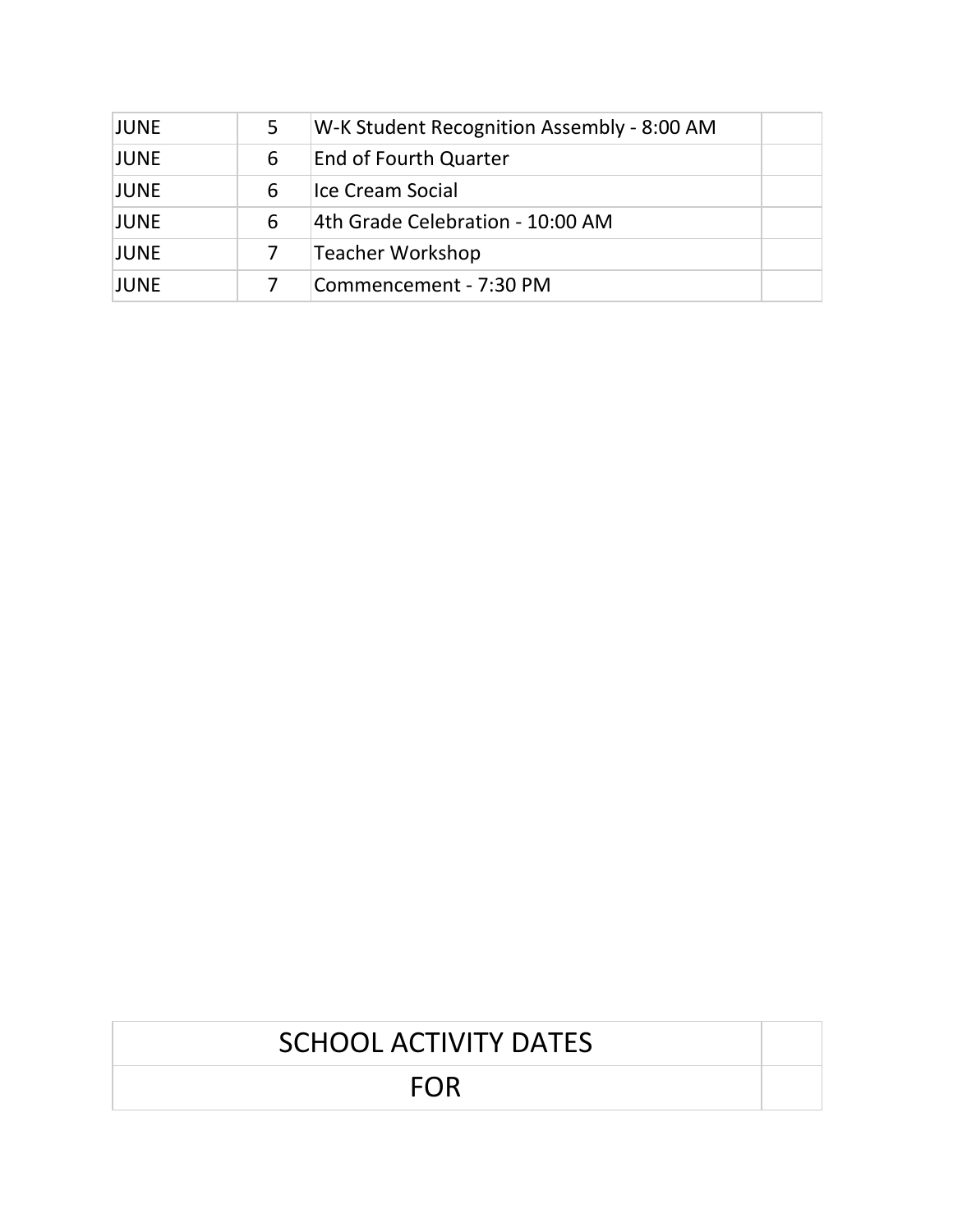|                  |                | Jefferson Elementary                            |                 |
|------------------|----------------|-------------------------------------------------|-----------------|
|                  |                | 2018 - 19                                       |                 |
|                  |                |                                                 | REVISED 9/11/18 |
| <b>AUGUST</b>    | 30             | W-K Open House - 5:30-7:00 PM                   |                 |
| <b>SEPTEMBER</b> | 4              | First Day of School                             |                 |
| <b>SEPTEMBER</b> | $\overline{7}$ | Great Dakota Gathering (Grade 3)                |                 |
| <b>SEPTEMBER</b> | 10             | PTA Meeting - 6:00 PM (Student Lunchroom)       |                 |
| <b>SEPTEMBER</b> | 20             | <b>Art and Residency</b>                        |                 |
| <b>SEPTEMBER</b> | 25             | Herkymania                                      |                 |
| <b>SEPTEMBER</b> | 26             | Early Release Day - 12:15 PM                    |                 |
| <b>SEPTEMBER</b> | 29             | <b>Family Fitness Challenge</b>                 |                 |
| <b>OCTOBER</b>   | 10             | <b>Walk Bike to School</b>                      |                 |
| <b>OCTOBER</b>   | 9              | <b>Title I Information Night</b>                |                 |
| <b>OCTOBER</b>   | 11             | <b>PTA Meeting</b>                              |                 |
| <b>OCTOBER</b>   | 18-19          | NO SCHOOL K - 12 - Ed MN Conference             |                 |
| <b>OCTOBER</b>   | 25             | Elementary Conferences - 2:30-7:30 PM           |                 |
| <b>OCTOBER</b>   | 26             | Early Release Day - 12:15 PM                    |                 |
| <b>OCTOBER</b>   | 26             | PTA Bingo Family Night                          |                 |
|                  |                |                                                 |                 |
| <b>NOVEMBER</b>  | $\mathbf{1}$   | Elementary Conferences - 2:30-7:30 PM           |                 |
| <b>NOVEMBER</b>  | 2              | <b>End of First Quarter</b>                     |                 |
| <b>NOVEMBER</b>  | 5              | NO SCHOOL K - 12 - Teacher Workshop Day         |                 |
| <b>NOVEMBER</b>  | 6              | <b>General Election Day</b>                     |                 |
| <b>NOVEMBER</b>  | $12 - 16$      | <b>American Education Week</b>                  |                 |
| <b>NOVEMBER</b>  | 13             | PTA Meeting - 6:00 PM (Student Lunchroom)       |                 |
| <b>NOVEMBER</b>  | 14             | Jefferson Family Breakfast - 6:45-7:45 AM (Gym) |                 |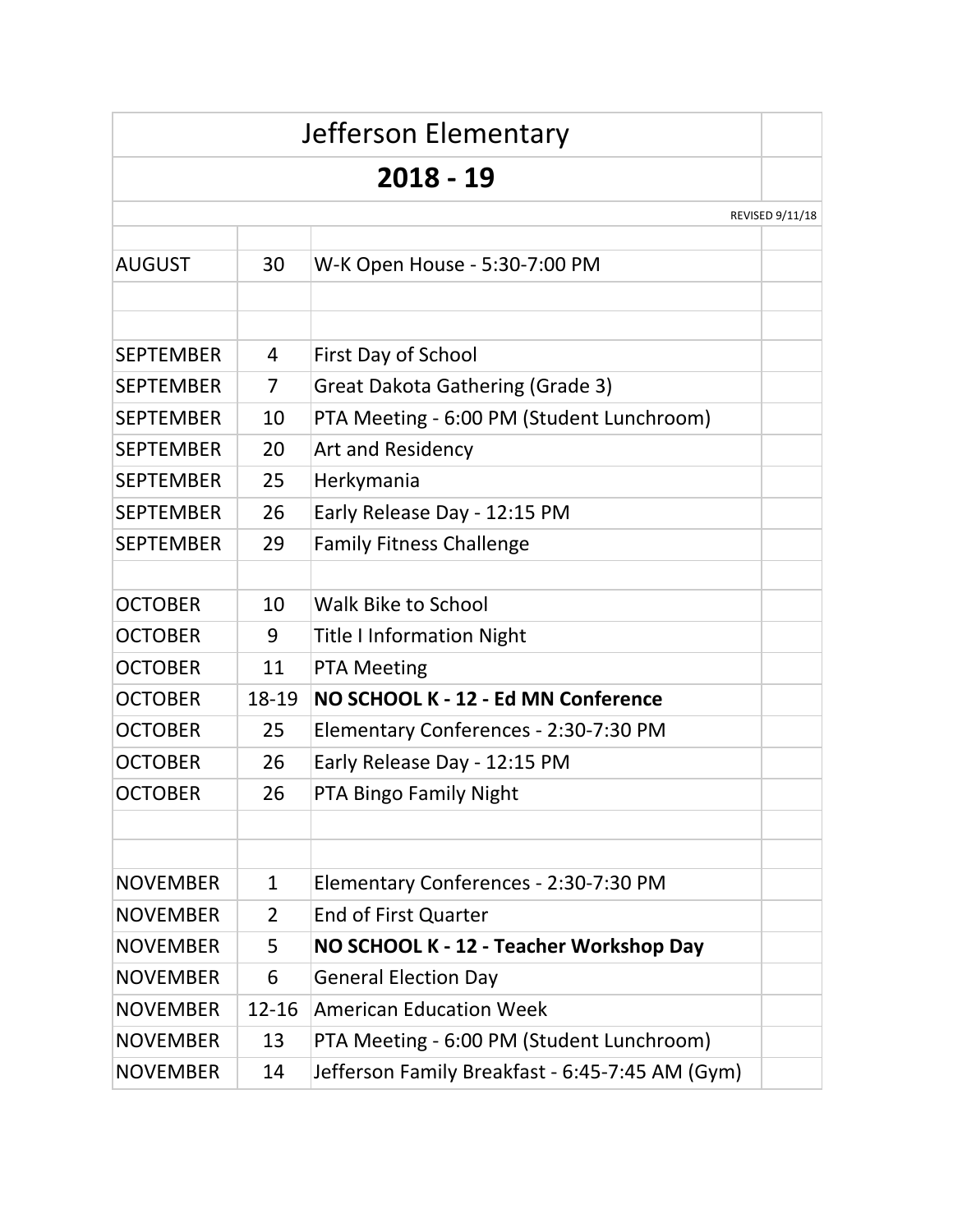| <b>NOVEMBER</b> | 15             | <b>Title I Math Night</b>                 |  |
|-----------------|----------------|-------------------------------------------|--|
| <b>NOVEMBER</b> | $22 - 23$      | NO SCHOOL K - 12 - Thanksgiving Break     |  |
| <b>NOVEMBER</b> | 26             | Early Release Day - 12:15 PM              |  |
|                 |                |                                           |  |
|                 |                |                                           |  |
| <b>DECEMBER</b> | $\overline{7}$ | <b>School Spirit Day</b>                  |  |
| <b>DECEMBER</b> | 10             | PTA Meeting - 6:00 PM (Student Lunchroom) |  |
| <b>DECEMBER</b> | 22-31          | NO SCHOOL K - 12 - Winter Break           |  |
|                 |                |                                           |  |
|                 |                |                                           |  |
| <b>JANUARY</b>  | $\mathbf{1}$   | NO SCHOOL K - 12 - Winter Break           |  |
| <b>JANUARY</b>  | 14             | PTA Meeting - 6:00 PM (Student Lunchroom) |  |
| <b>JANUARY</b>  | 17             | <b>End of Second Quarter</b>              |  |
| <b>JANUARY</b>  | 29             | Early Release Day - 12:15 PM              |  |
|                 |                | 4th Grade Orchestra Informance - 7:00 PM  |  |
| <b>JANUARY</b>  | 29             | (WMS)                                     |  |
| <b>JANUARY</b>  | 31             | <b>Title I Parent Advisory</b>            |  |
|                 |                |                                           |  |
| <b>FEBRUARY</b> | 11             | PTA Meeting - 6:00 PM (Student Lunchroom) |  |
| <b>FEBRUARY</b> | 18             | <b>Title I Reading Activities Week</b>    |  |
| <b>FEBRUARY</b> | 28             | Early Release Day - 12:15 PM              |  |
|                 |                |                                           |  |
|                 |                |                                           |  |
| <b>MARCH</b>    | 7              | <b>School Musical</b>                     |  |
| <b>MARCH</b>    | $11 - 15$      | <b>NO SCHOOL K-12 - Spring Break</b>      |  |
| <b>MARCH</b>    | 18             | PTA Meeting - 6:00 PM (Student Lunchroom) |  |
| <b>MARCH</b>    | 21             | Elementary Conferences - 2:30-6:30 PM     |  |
| <b>MARCH</b>    | 29             | <b>End of Third Quarter</b>               |  |
|                 |                |                                           |  |
|                 |                |                                           |  |
| <b>APRIL</b>    | $\mathbf{1}$   | NO SCHOOL K - 12 - Teacher Workshop Day   |  |
| <b>APRIL</b>    | 8              | PTA Meeting - 6:00 PM (Student Lunchroom) |  |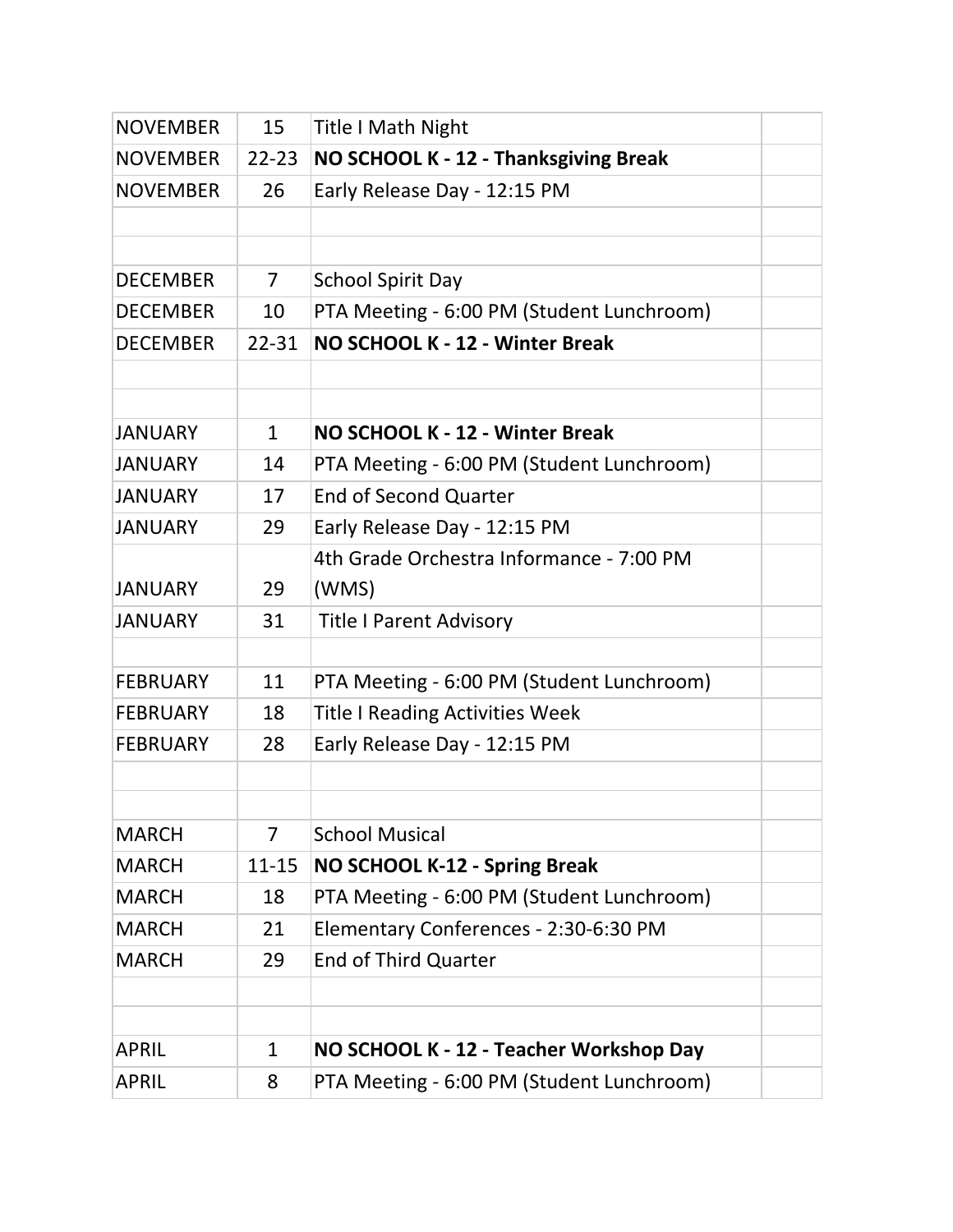| <b>APRIL</b> | 9  | Elementary Project Fair - 6:00 PM (WMS)      |  |
|--------------|----|----------------------------------------------|--|
| <b>APRIL</b> | 11 | State-wide Tornado Drill                     |  |
| <b>APRIL</b> | 19 | NO SCHOOL K - 12 - Good Friday               |  |
| <b>APRIL</b> | 24 | Early Release Day - 12:15 PM                 |  |
|              |    |                                              |  |
| <b>MAY</b>   | 10 | NO SCHOOL K - 12 - Make-Up Day               |  |
| <b>MAY</b>   | 13 | PTA Meeting - 6:00 PM (Student Lunchroom)    |  |
| <b>MAY</b>   | 13 | <b>Title I Visitation Week</b>               |  |
|              |    | 4th - 12th Grade Orchestra Program - 7:00 PM |  |
| <b>MAY</b>   | 14 | (WMS)                                        |  |
| <b>MAY</b>   | 17 | <b>Special Athletic Competition</b>          |  |
| <b>MAY</b>   | 21 | <b>Title I Parent Advisory</b>               |  |
| <b>MAY</b>   | 23 | Early Release Day - 12:15 PM                 |  |
| <b>MAY</b>   | 24 | NO SCHOOL K - 12 - Make-Up Day               |  |
| <b>MAY</b>   | 27 | NO SCHOOL K - 12 - Memorial Day              |  |
| <b>MAY</b>   | 31 | 4th Grade Celebration                        |  |
|              |    |                                              |  |
| <b>JUNE</b>  | 6  | <b>End of Fourth Quarter</b>                 |  |
| <b>JUNE</b>  | 6  | <b>Student Recognition</b>                   |  |
| <b>JUNE</b>  | 7  | <b>Teacher Workshop</b>                      |  |
| <b>JUNE</b>  | 7  | Commencement - 7:30 PM                       |  |

# SCHOOL ACTIVITY DATES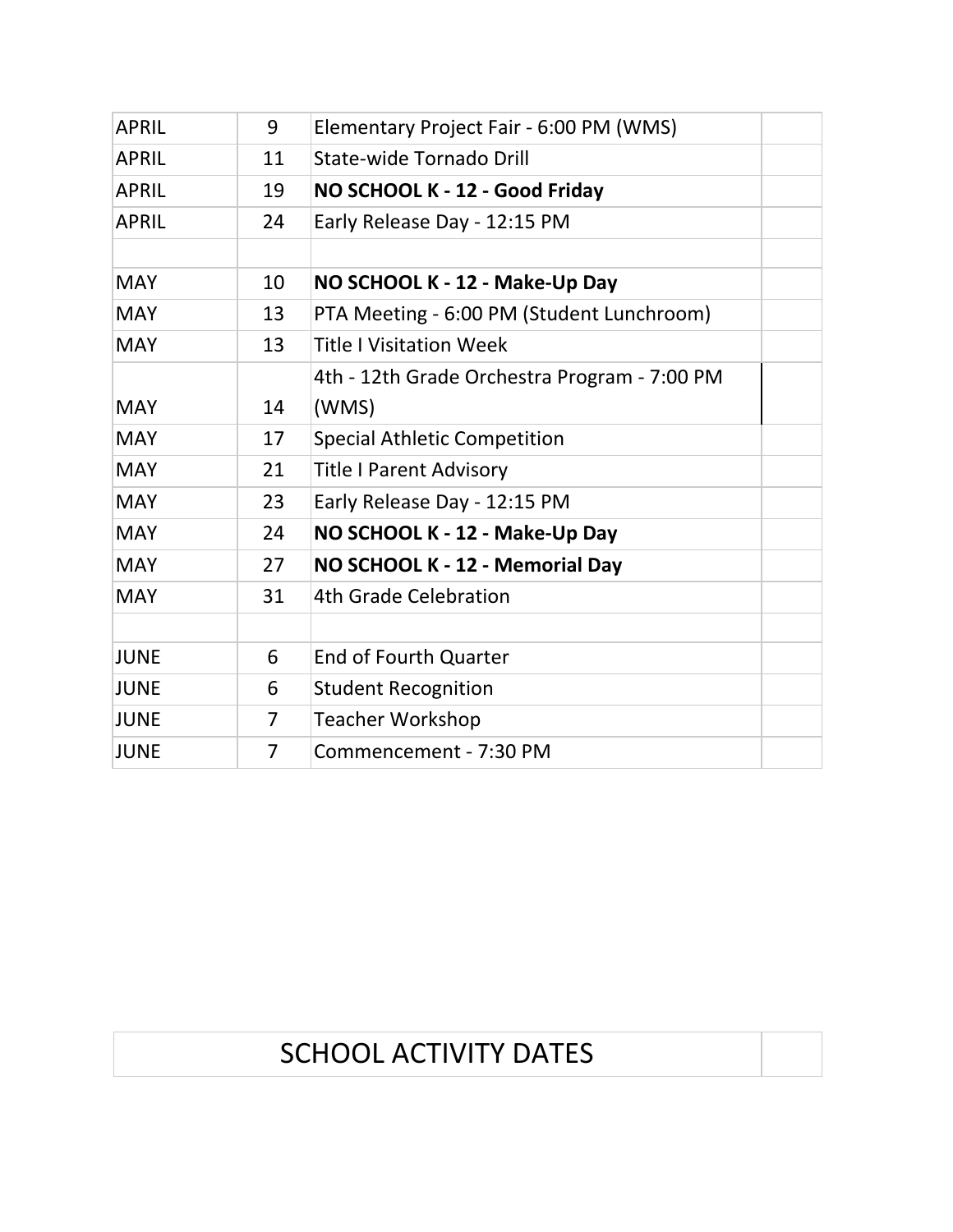|                  |                | FOR                                                                    |                 |
|------------------|----------------|------------------------------------------------------------------------|-----------------|
|                  |                | <b>Goodview Elementary</b>                                             |                 |
|                  |                | 2018 - 19                                                              |                 |
|                  |                |                                                                        | REVISED 9/11/18 |
|                  |                |                                                                        |                 |
| <b>AUGUST</b>    | 30             | W-K Open House - 5:30-7:00 PM                                          |                 |
|                  |                |                                                                        |                 |
| <b>SEPTEMBER</b> | 4              | First Day of School                                                    |                 |
| <b>SEPTEMBER</b> | 5              | Hawk Walk Dance Party Kickoff                                          |                 |
| <b>SEPTEMBER</b> | 7              | <b>Great Dakota Gathering (Grade 3)</b>                                |                 |
| <b>SEPTEMBER</b> | 17             | PTA Meeting - 6:00 PM                                                  |                 |
| <b>SEPTEMBER</b> | 19             | <b>Student Pictures</b>                                                |                 |
|                  |                | 4th Grade Orchestra Orientation - 6:30 PM                              |                 |
| <b>SEPTEMBER</b> | 25             | (WMS)                                                                  |                 |
| <b>SEPTEMBER</b> | 25             | Herkymania                                                             |                 |
| <b>SEPTEMBER</b> | 26             | Early Release Day - 12:15 PM                                           |                 |
|                  |                |                                                                        |                 |
| <b>OCTOBER</b>   | 5              | Hawk Walk Dance Party                                                  |                 |
| <b>OCTOBER</b>   | 9              | <b>Title I Information Night</b>                                       |                 |
| <b>OCTOBER</b>   | 15             | PTA Meeting - 6:00 PM                                                  |                 |
| <b>OCTOBER</b>   | 18-19          | NO SCHOOL K - 12 - Ed MN Conference                                    |                 |
| <b>OCTOBER</b>   | 25             | Elementary Conferences - 2:30-7:30 PM                                  |                 |
| <b>OCTOBER</b>   | 26             | Early Release Day - 12:15 PM                                           |                 |
|                  |                |                                                                        |                 |
| <b>NOVEMBER</b>  | 1              | Elementary Conferences - 2:30-7:30 PM                                  |                 |
| <b>NOVEMBER</b>  | $\overline{2}$ | End of First Quarter                                                   |                 |
| <b>NOVEMBER</b>  | 5              |                                                                        |                 |
| <b>NOVEMBER</b>  | 6              | NO SCHOOL K - 12 - Teacher Workshop Day<br><b>General Election Day</b> |                 |
|                  |                | <b>American Education Week</b>                                         |                 |
| <b>NOVEMBER</b>  | $12 - 16$      |                                                                        |                 |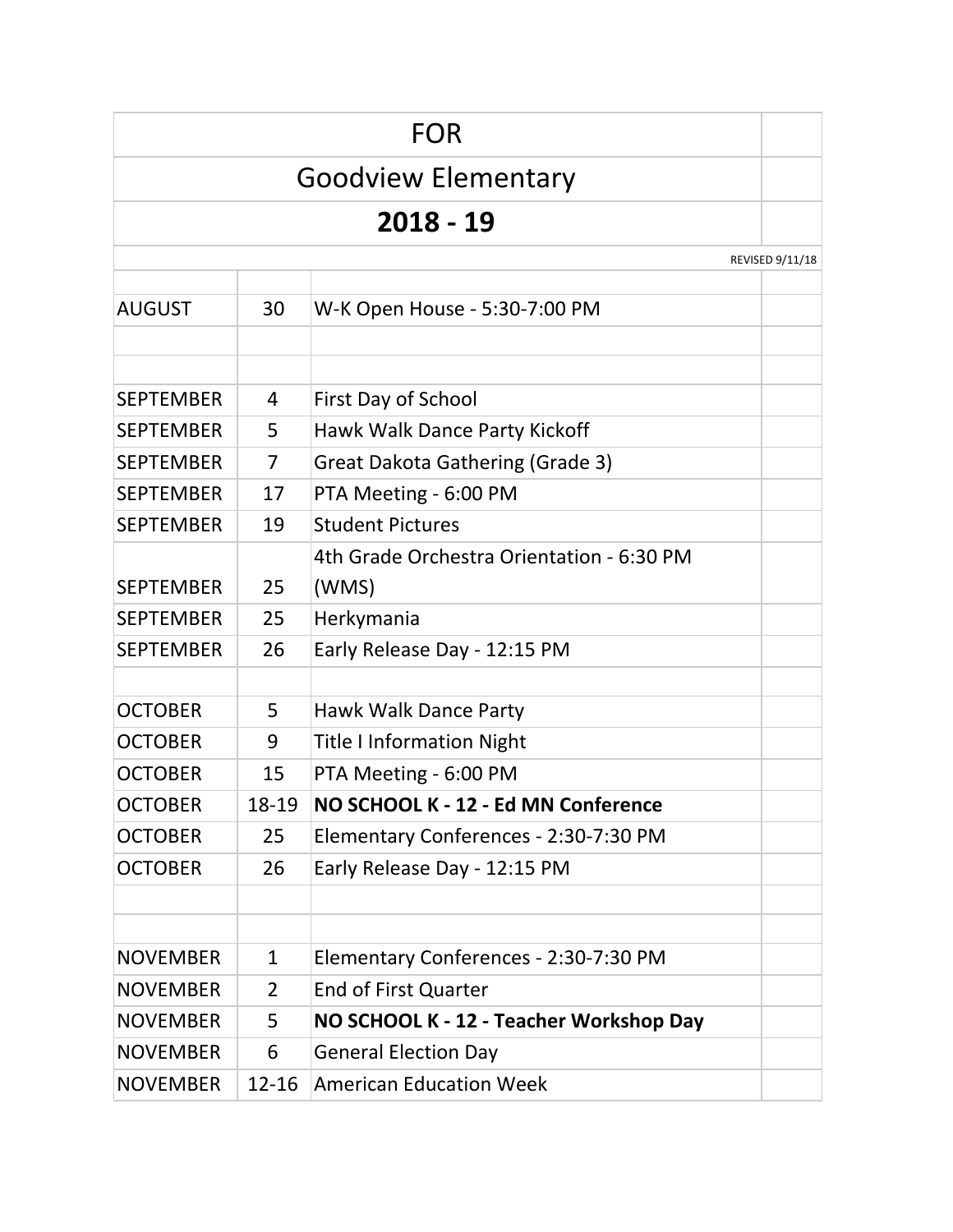| <b>NOVEMBER</b> | 13           | <b>Parent Network Night</b>               |  |
|-----------------|--------------|-------------------------------------------|--|
| <b>NOVEMBER</b> | 15           | <b>Title I Math Night</b>                 |  |
| <b>NOVEMBER</b> | 19           | PTA Meeting - 6:00 PM                     |  |
| <b>NOVEMBER</b> | 20           | <b>GV Music Program</b>                   |  |
| <b>NOVEMBER</b> | $22 - 23$    | NO SCHOOL K - 12 - Thanksgiving Break     |  |
| <b>NOVEMBER</b> | 26           | Early Release Day - 12:15 PM              |  |
|                 |              |                                           |  |
|                 |              |                                           |  |
| <b>DECEMBER</b> | 17           | PTA Meeting - 6:00 PM                     |  |
| <b>DECEMBER</b> | $22 - 31$    | NO SCHOOL K - 12 - Winter Break           |  |
|                 |              |                                           |  |
| <b>JANUARY</b>  | $\mathbf{1}$ | NO SCHOOL K - 12 - Winter Break           |  |
|                 |              |                                           |  |
| <b>JANUARY</b>  | 17           | <b>End of Second Quarter</b>              |  |
| <b>JANUARY</b>  | 21           | PTA Meeting - 6:00 PM (Student Lunchroom) |  |
| <b>JANUARY</b>  | 29           | Early Release Day - 12:15 PM              |  |
|                 |              | 4th Grade Orchestra Informance - 7:00 PM  |  |
| <b>JANUARY</b>  | 29           | (WMS)                                     |  |
| <b>JANUARY</b>  | 31           | <b>Title I Parent Advisory</b>            |  |
|                 |              |                                           |  |
|                 |              |                                           |  |
| <b>FEBRUARY</b> | 18           | PTA Meeting - 6:00 PM (Student Lunchroom) |  |
| <b>FEBRUARY</b> | 18           | <b>Title I Reading Activities Week</b>    |  |
| <b>FEBRUARY</b> | 28           | Early Release Day - 12:15 PM              |  |
|                 |              |                                           |  |
| <b>MARCH</b>    | $11 - 15$    | NO SCHOOL K-12 - Spring Break             |  |
| <b>MARCH</b>    | 18           | PTA Meeting - 6:00 PM (Student Lunchroom) |  |
| <b>MARCH</b>    | 21           | Elementary Conferences - 2:30-6:30 PM     |  |
| <b>MARCH</b>    | 29           | <b>End of Third Quarter</b>               |  |
|                 |              |                                           |  |
|                 |              |                                           |  |